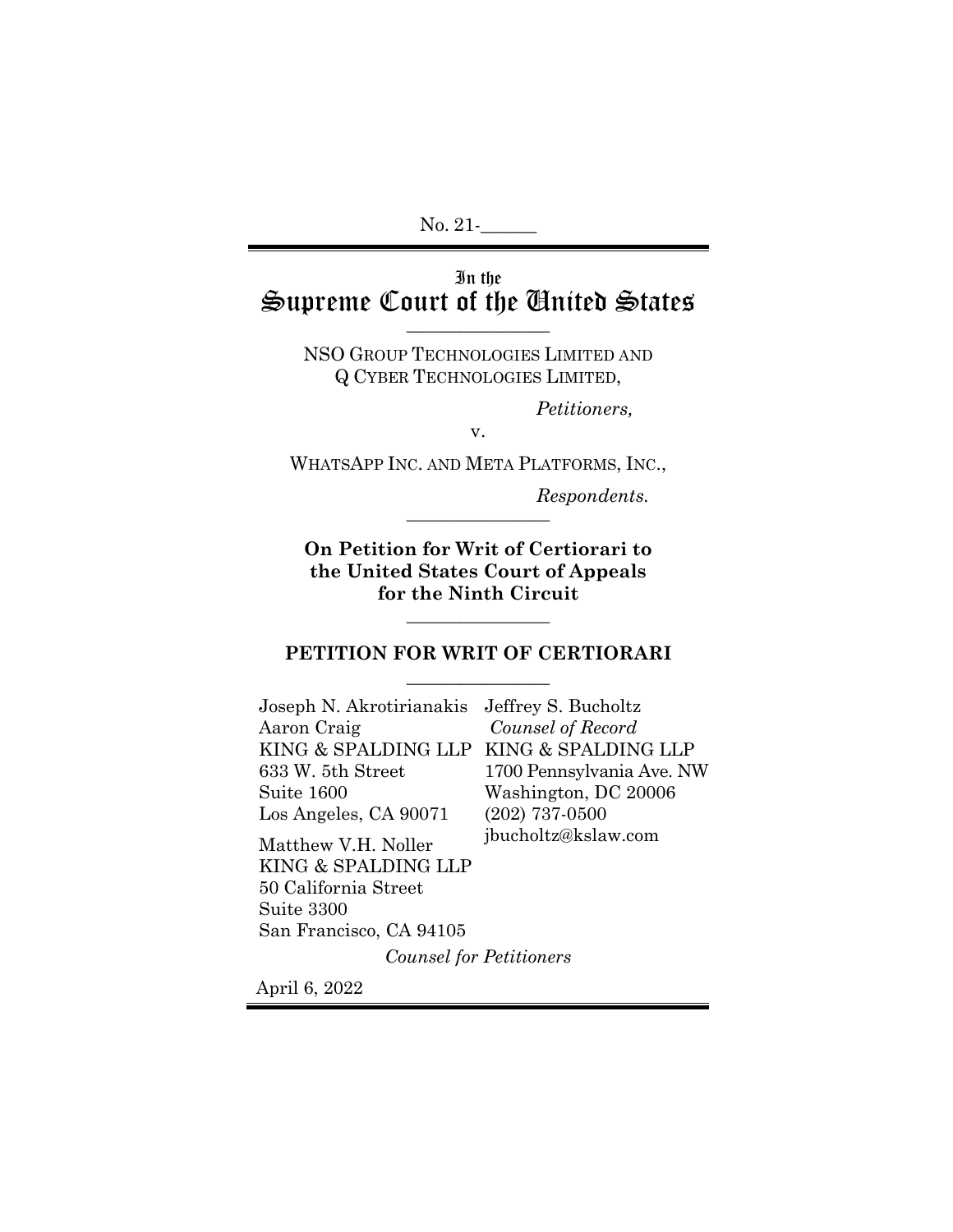# **QUESTION PRESENTED**

<span id="page-1-0"></span>Whether the Foreign Sovereign Immunities Act entirely displaces common-law immunity for entities, such that private entities that act as agents for foreign governments may never under any circumstances seek common-law immunity in U.S. courts.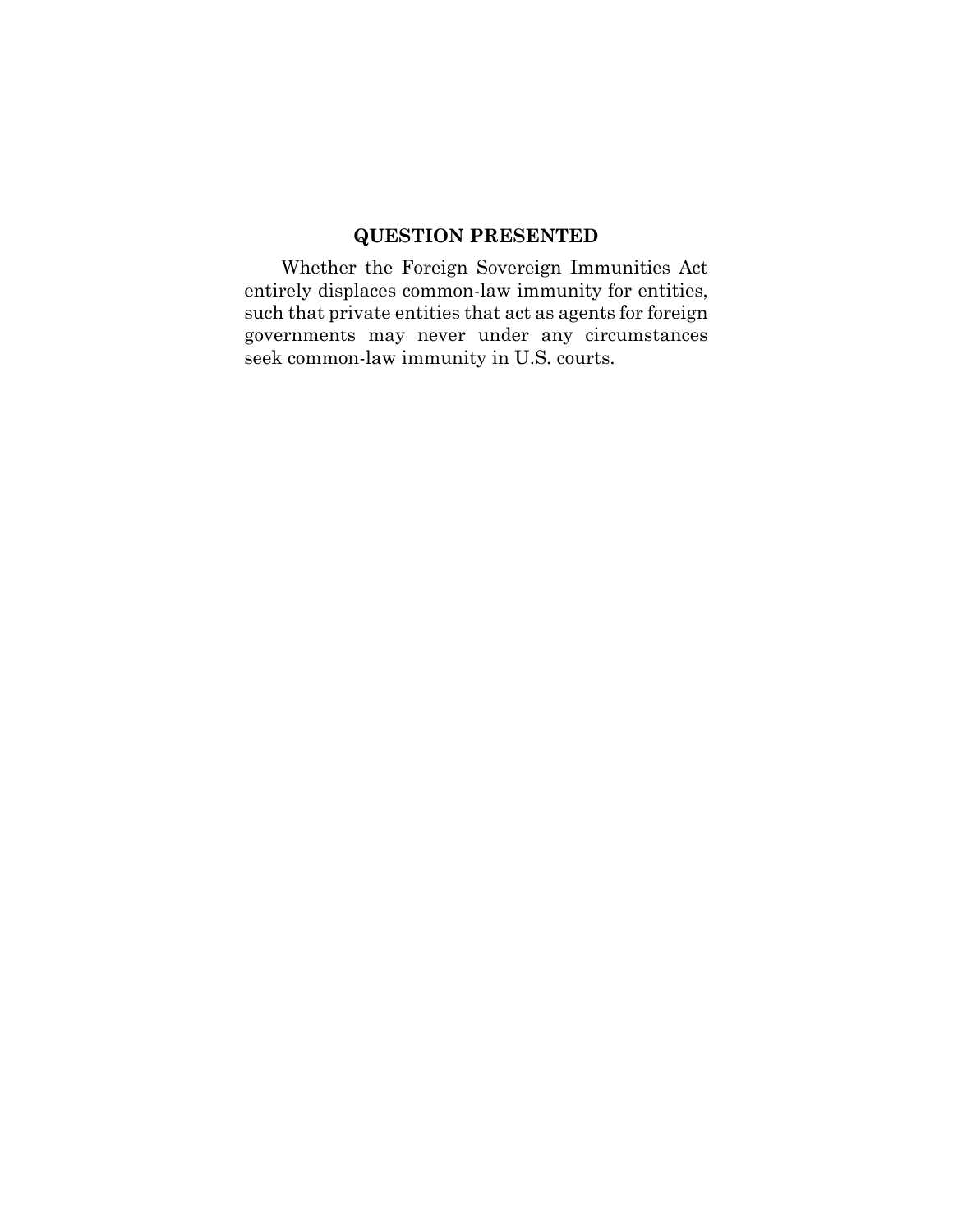#### <span id="page-2-0"></span>**CORPORATE DISCLOSURE STATEMENT**

NSO Group Technologies Limited's parent company is Q Cyber Technologies Limited, whose parent company is OSY Technologies. No publicly held company owns 10% or more of the stock of NSO Group Technologies Limited or Q Cyber Technologies Limited.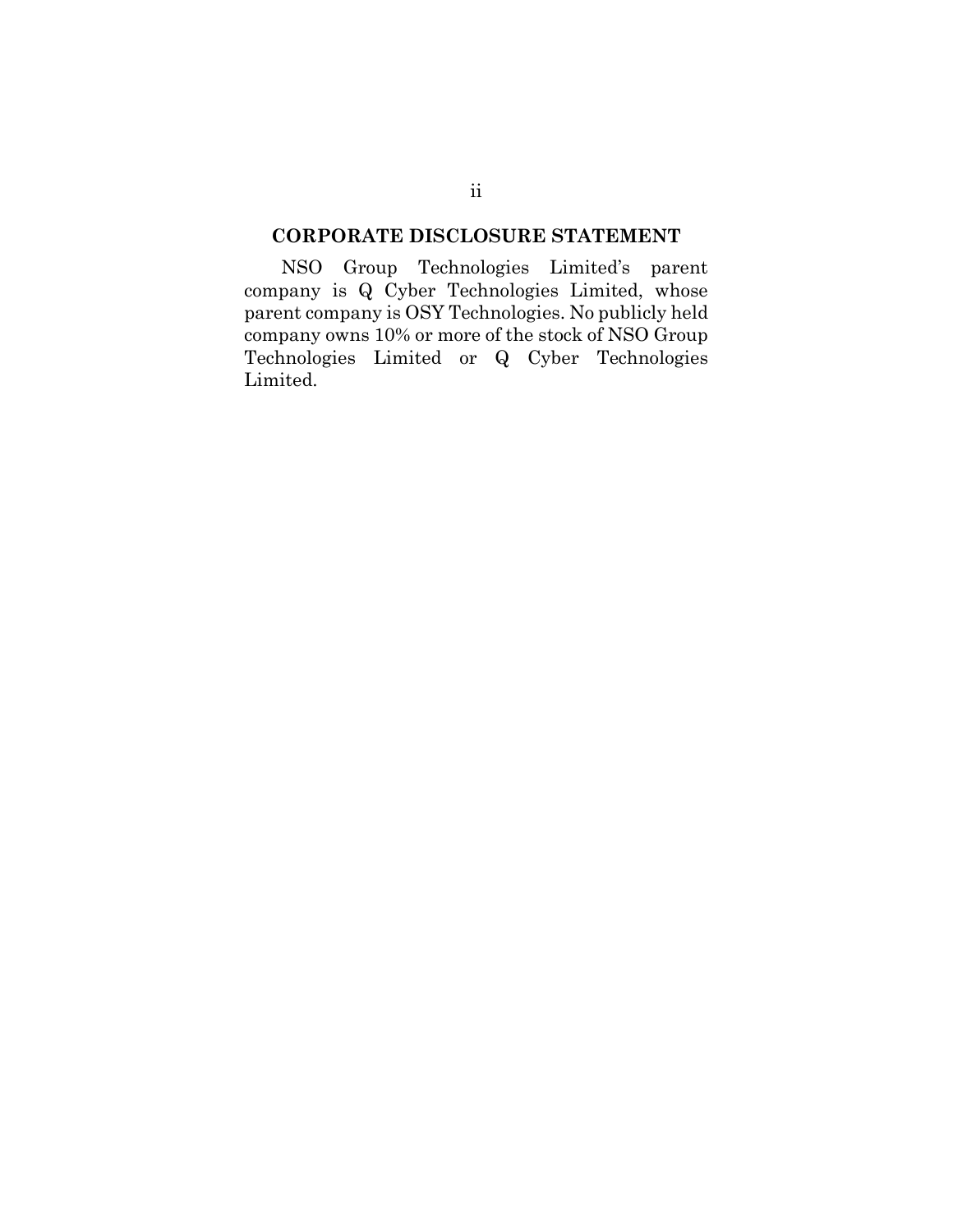# **RELATED PROCEEDINGS**

<span id="page-3-0"></span>*WhatsApp Inc. v. NSO Grp. Techs. Ltd.*, 17 F.4th 930 (9th Cir. 2021)

*WhatsApp Inc. v. NSO Grp. Techs. Ltd.*, 491 F. Supp. 3d 584 (N.D. Cal. 2020)

*WhatsApp Inc. v. NSO Grp. Techs. Ltd.*, 472 F. Supp. 3d 649 (N.D. Cal. 2020)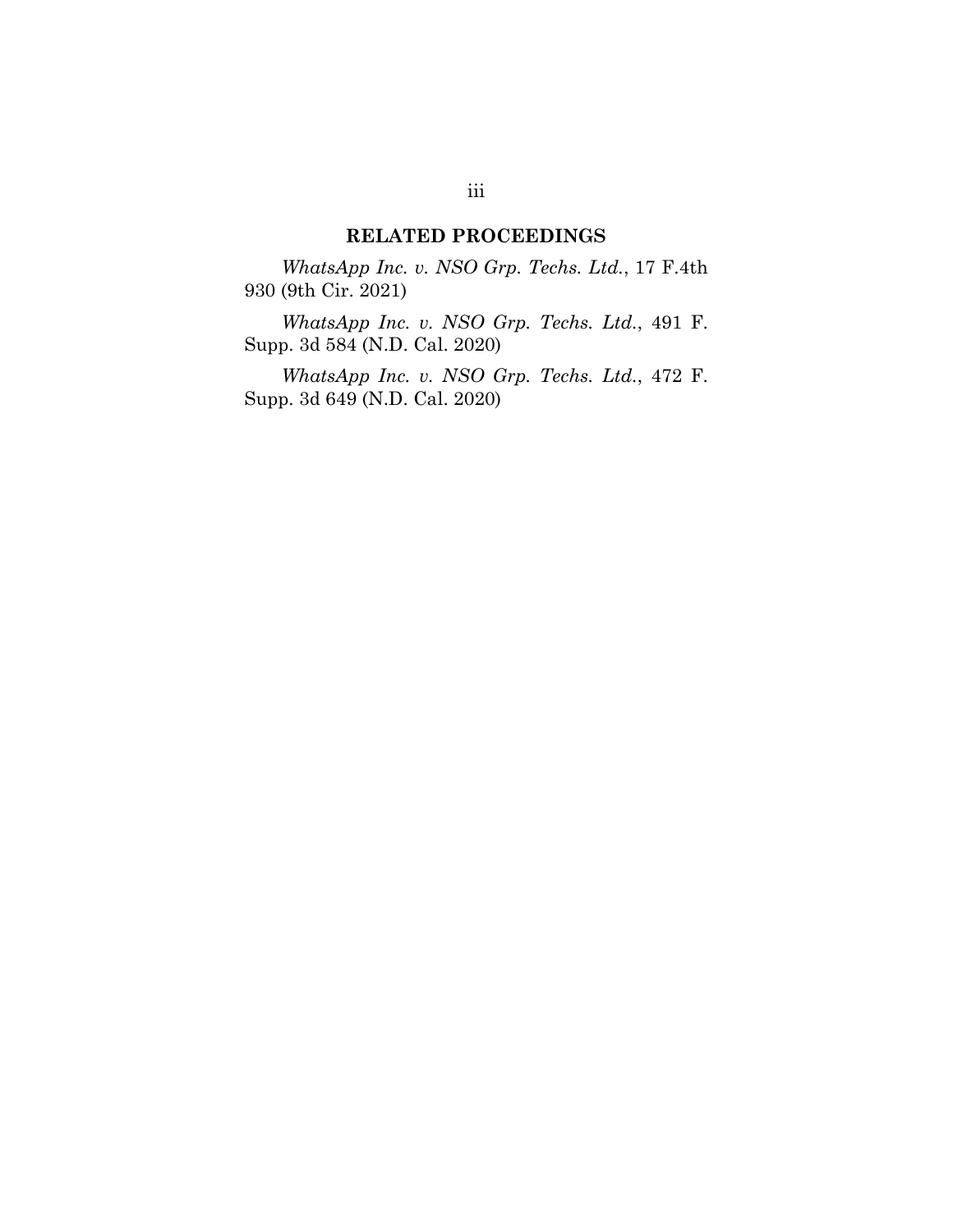# **TABLE OF CONTENTS**

| Factual background and procedural<br>$\rm B$ .                                                                                                                     |  |  |  |  |
|--------------------------------------------------------------------------------------------------------------------------------------------------------------------|--|--|--|--|
|                                                                                                                                                                    |  |  |  |  |
| The decision below creates a division of<br>I.<br>authority among the courts of appeals over<br>whether private entities can seek common-                          |  |  |  |  |
| II.<br>The question presented is important and<br>warrants the Court's review in this case 14                                                                      |  |  |  |  |
| A. Whether private entities can seek<br>common-law immunity is important to<br>the United States' and other nations'<br>ability to hire contractors to assist with |  |  |  |  |
| The Court should address the question<br>В.                                                                                                                        |  |  |  |  |
| III. The decision below conflicts with Samantar 19                                                                                                                 |  |  |  |  |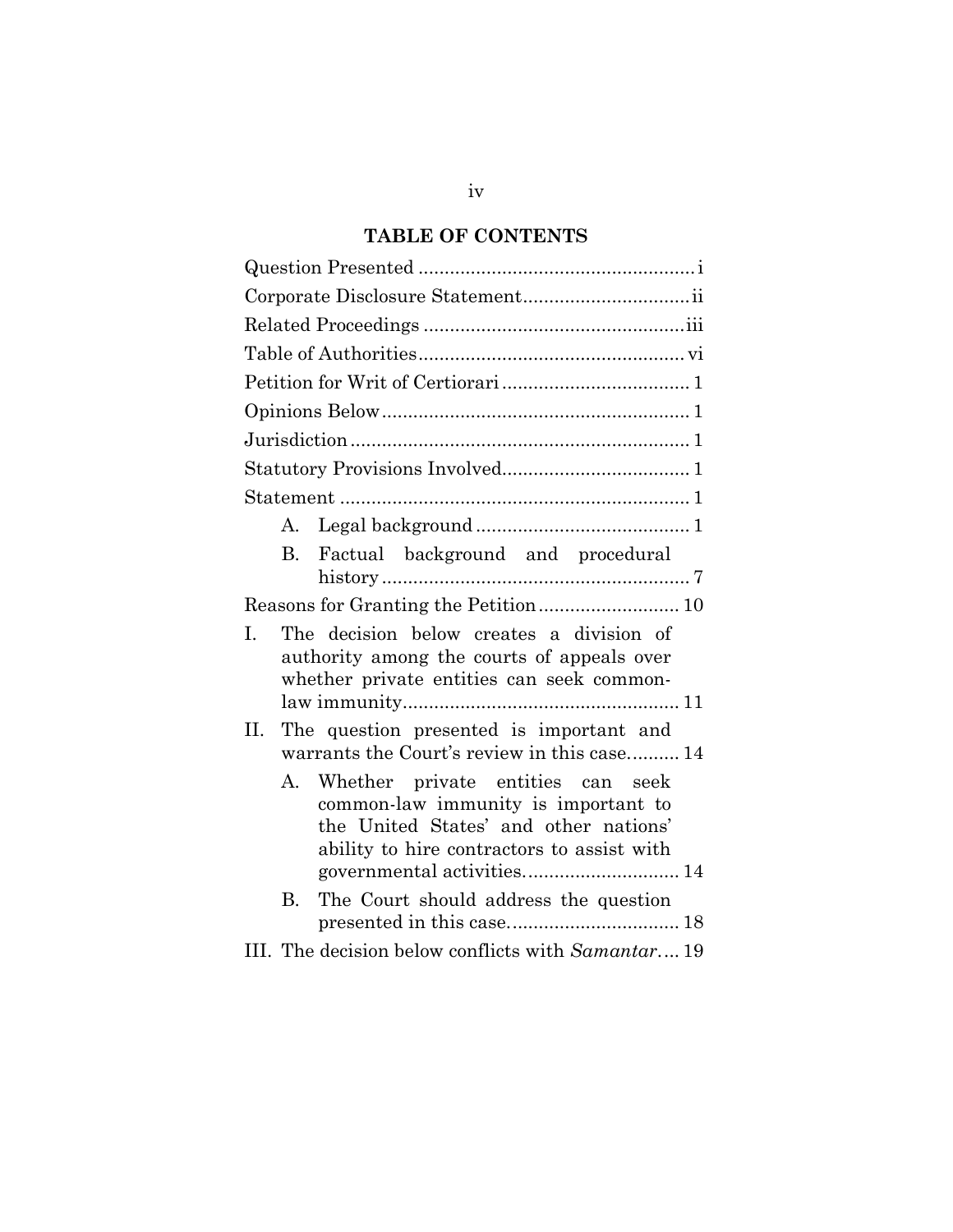|  |  | IV. The Court should consider calling for the |  |  |
|--|--|-----------------------------------------------|--|--|
|  |  |                                               |  |  |
|  |  |                                               |  |  |

### APPENDIX

### Appendix A

Opinion of the United States Court of Appeals for the Ninth Circuit, *WhatsApp Inc. v. NSO Grp. Techs. Ltd.*, No. 20-16408 (Nov. 8, 2021) ........ App-1

## Appendix B

Order of the United States District Court for the Northern District of California, *WhatsApp Inc. v. NSO Grp. Techs. Ltd.*, No. 19-cv-07123 (July 16, 2020) .................................... App-20

## Appendix C

Order of the United States Court of Appeals for the Ninth Circuit Denying Rehearing En Banc, *WhatsApp Inc. v. NSO Grp. Techs. Ltd.*, No. 20-16408 (Jan. 6, 2022)....... App-85

#### Appendix D

*Relevant Statutes*

28 U.S.C. § 1603 .......................... App-86 28 U.S.C. § 1604........................... App-86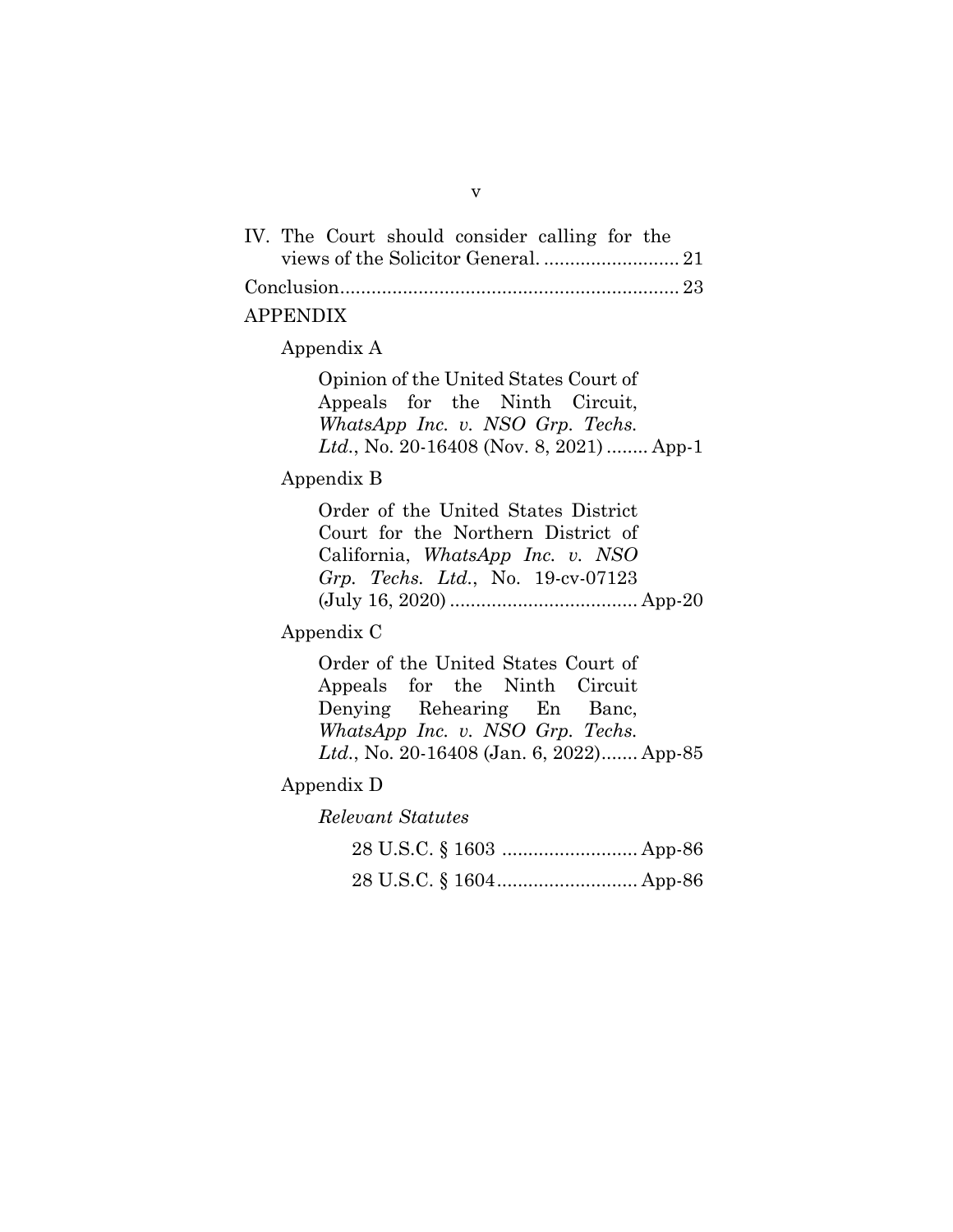# **TABLE OF AUTHORITIES**

## <span id="page-6-0"></span>**Cases**

| Al Shimari v. CACI Int'l, Inc.,                                                                                   |
|-------------------------------------------------------------------------------------------------------------------|
| Alicog v. Kingdom of Saudi Arabia,<br>860 F. Supp. 379 (S.D. Tex. 1994),                                          |
| Am. Bonded Warehouse Corp.<br>v. Compagnie Nationale Air France,<br>653 F. Supp. 861 (N.D. Ill. Feb. 17, 1987)  5 |
| <i>Argentine Republic</i><br>v. Amerada Hess Shipping Corp.,                                                      |
| Belhas v. Ya'alon,                                                                                                |
| Broidy Cap. Mgmt. LLC v. Muzin,<br>12 F.4th 789 (D.C. Cir. 2021)  12, 13                                          |
| Broidy Cap. Mgmt., LLC v. Qatar,<br>982 F.3d 582 (9th Cir. 2020),<br>cert. denied, 141 S. Ct. 2704 (2021) 16      |
| Butters v. Vance Int'l, Inc.,                                                                                     |
| Chuidian v. Philippine Nat'l Bank,                                                                                |
| Church of Scientology Case,<br>$(1978)$ [Fed. Supreme Ct.]                                                        |
| DeCanas v. Bica,                                                                                                  |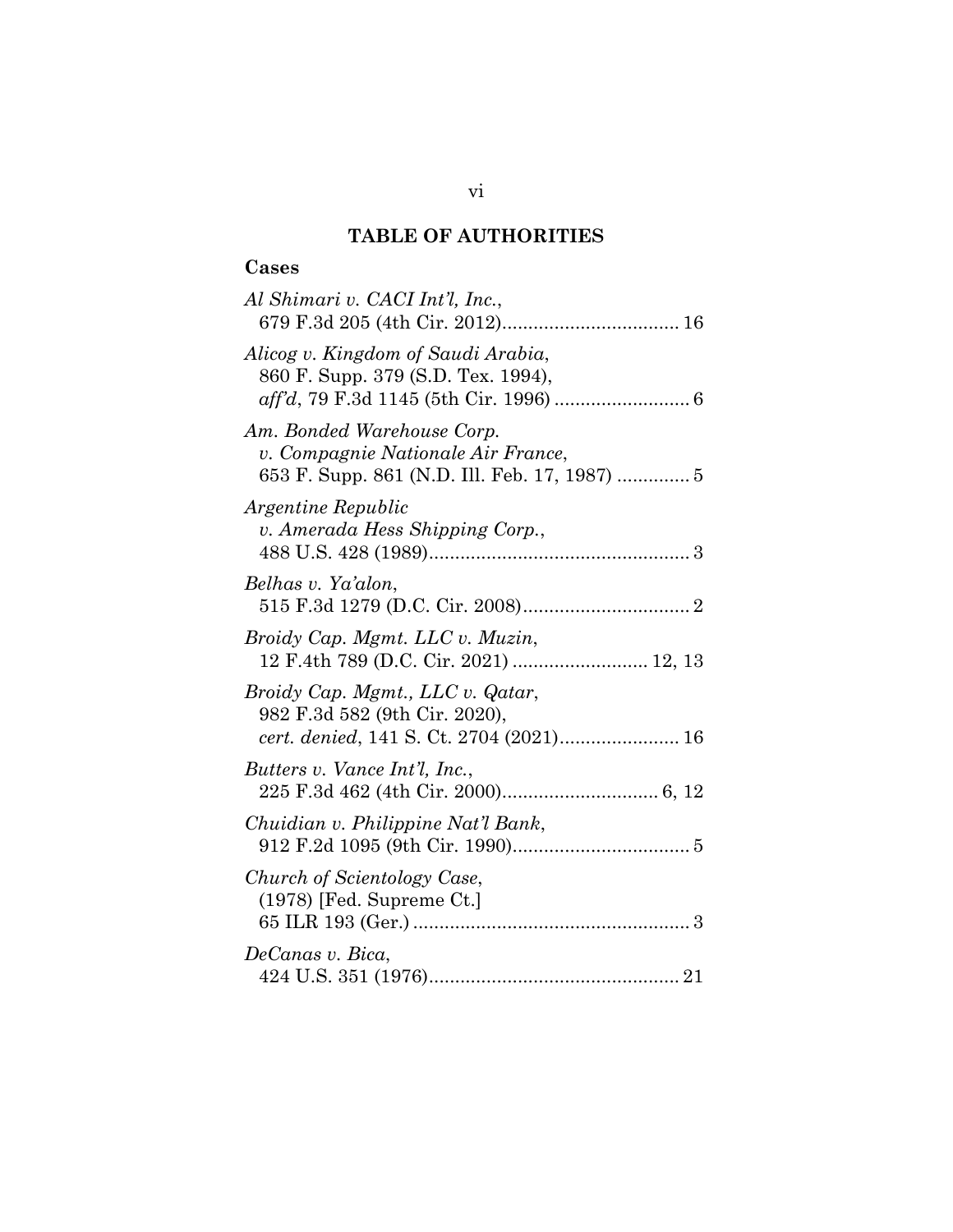| Doğan v. Barak,                                                               |
|-------------------------------------------------------------------------------|
| Filarsky v. Delia,                                                            |
| Greenspan v. Crosbie,<br>No. 74 Civ. 4734,                                    |
| Heaney v. Gov't of Spain,                                                     |
| Herbage v. Meese,                                                             |
| In re Estate of Marcos,                                                       |
| Ivey ex rel. Carolina Golf Dev. Co. v. Lynch,<br>No. 17cv439, 2018 WL 3764264 |
| Jones v. Ministry of Interior,                                                |
| Kansas v. Garcia,                                                             |
| Lane v. Halliburton,                                                          |
| Lyders v. Lund,                                                               |
| Malone v. White Motor Corp.,                                                  |
| Mangold v. Analytic Servs., Inc.,                                             |

vii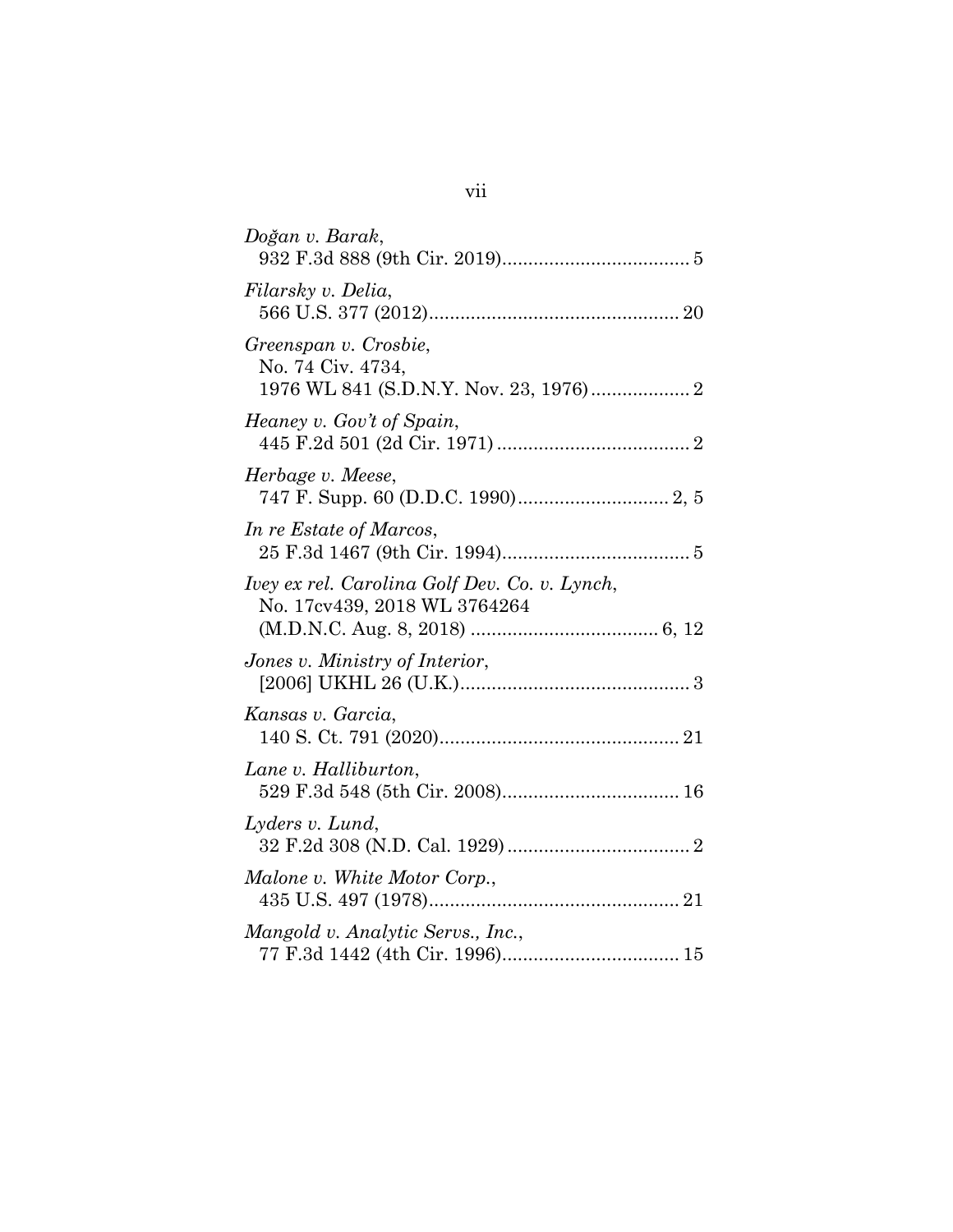| Matar v. Dichter,                                                              |
|--------------------------------------------------------------------------------|
| Mireskandari v. Mayne,<br>800 F. App'x 519 (9th Cir. 2020),                    |
| Mitchell v. Forsyth,                                                           |
| Moriah v. Bank of China Ltd.,<br>107 F. Supp. 3d 272 (S.D.N.Y. 2015)  3, 6, 12 |
| Persinger v. Islamic Republic of Iran,                                         |
| Republic of Argentina v. NML Cap., Ltd.,                                       |
| Republic of Austria v. Altmann,                                                |
| Rishikof v. Mortada,                                                           |
| Saleh v. Titan Corp.,                                                          |
| Samantar v. Yousuf,                                                            |
| Siderman de Blake<br>v. Republic of Argentina,                                 |

# viii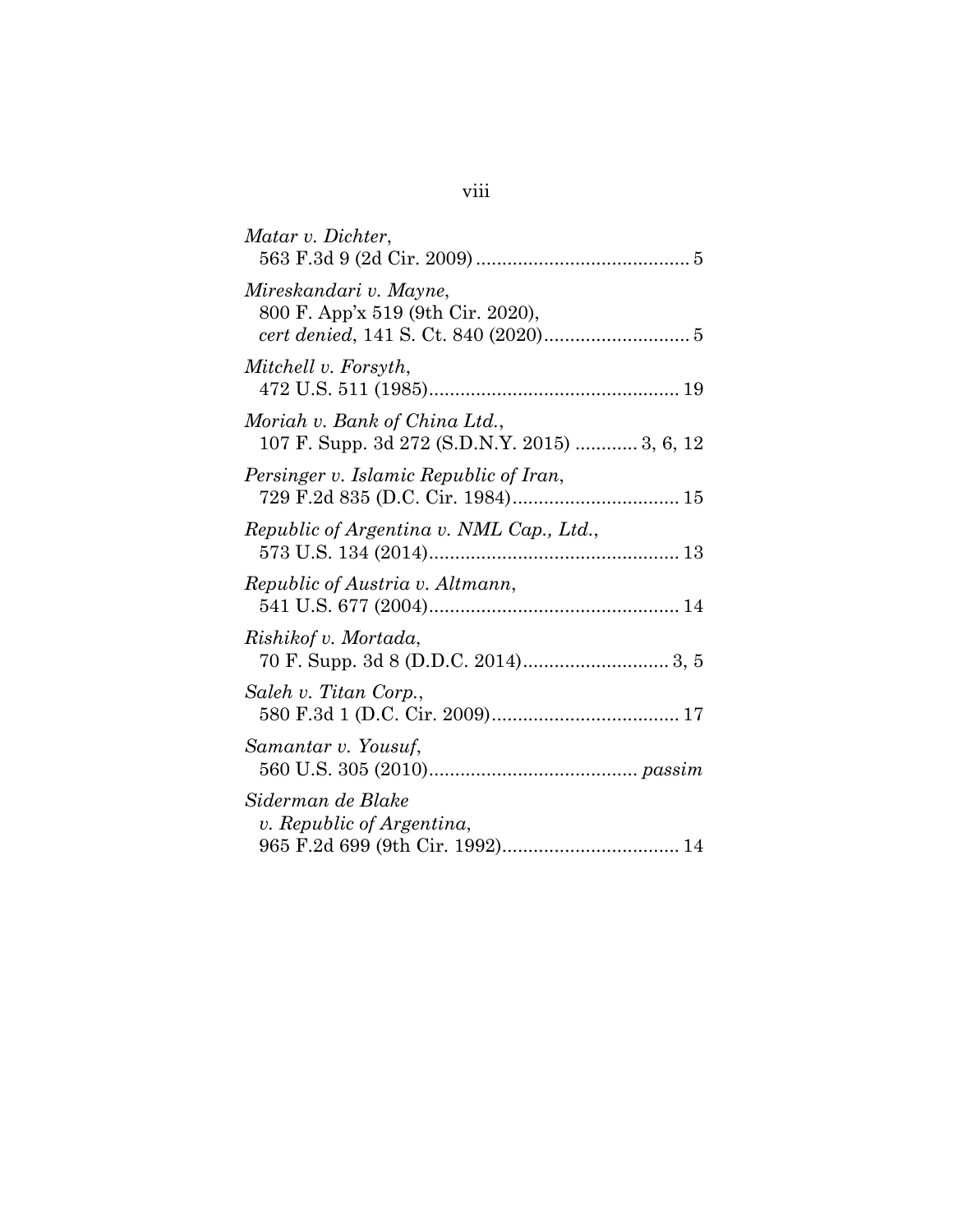| Smith v. Ghana Commercial Bank, Ltd.,<br>No. 10-4655, 2012 WL 2930462 |
|-----------------------------------------------------------------------|
| (D. Minn. June 18, 2012),                                             |
| <i>adopted</i> , 2012 WL 2923543                                      |
| (D. Minn. July 18, 2012),                                             |
|                                                                       |
| Underhill v. Hernandez,                                               |
| Underhill v. Hernandez,                                               |
| Velasco v. Gov't of Indonesia,                                        |
|                                                                       |
| Verlinden B.V. v. Cent. Bank of Nigeria,                              |
| Waltier v. Thomson,                                                   |
|                                                                       |
| Yousuf v. Samantar,<br>699 F.3d 763 (4th Cir. 2012) 3, 5, 6, 12       |
| <b>Statutes</b>                                                       |
|                                                                       |
|                                                                       |
|                                                                       |
|                                                                       |
| <b>Other Authorities</b>                                              |
| Actions Against Foreigners,                                           |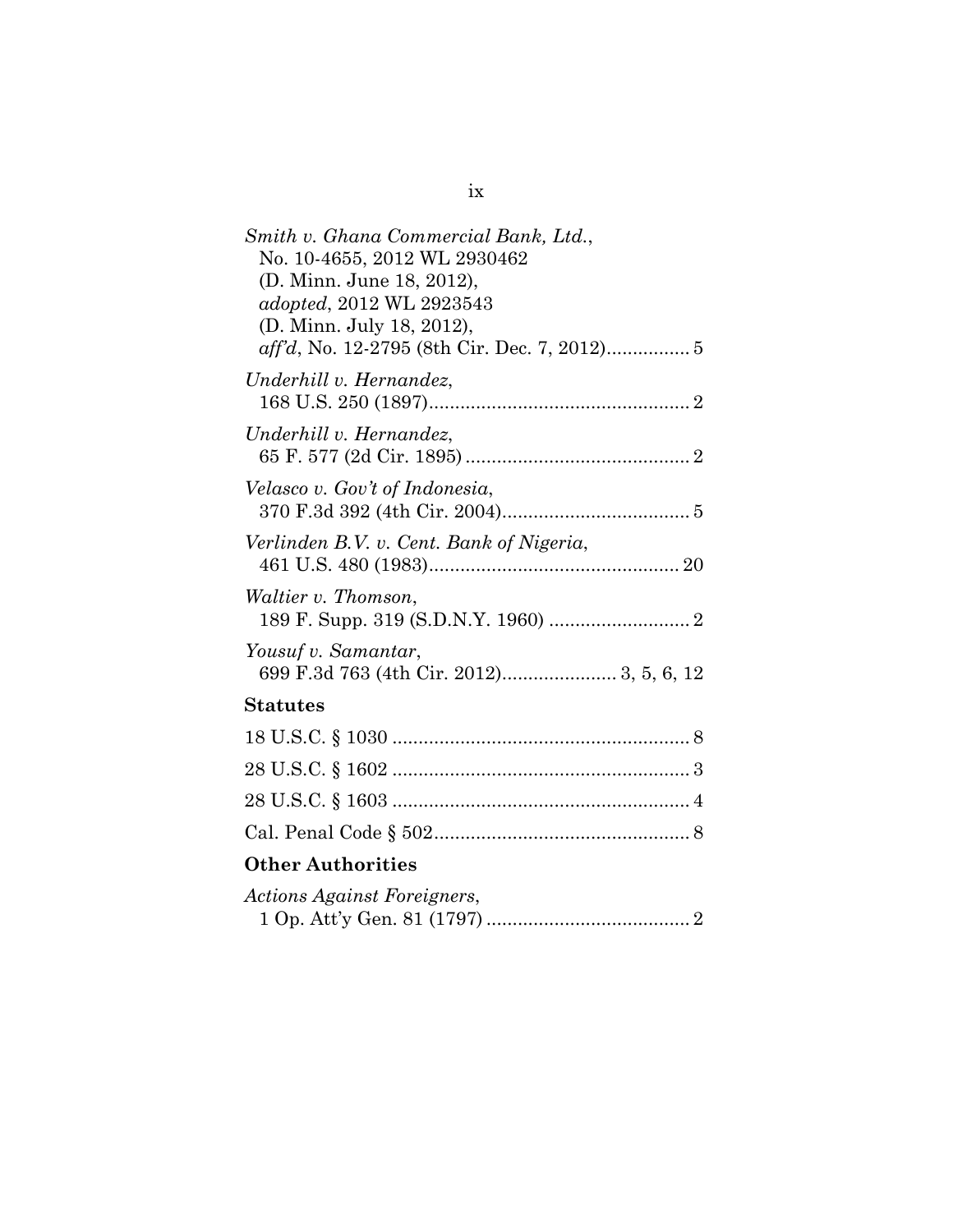| Antonin Scalia<br>& Bryan A. Garner, Reading Law:<br>The Interpretation of Legal Texts (2012)  20                                                          |
|------------------------------------------------------------------------------------------------------------------------------------------------------------|
| Brief for the United States as Amicus<br>Curiae, CACI Premier Tech., Inc. v. Al<br><i>Shimari</i> , No. 19-648 (U.S. Aug. 26, 2020)  18, 22                |
| Brief for the United States as Amicus<br>Curiae, Carmichael v. Kellogg, Brown<br>& Root Serv., Inc., No. 09-683<br>(U.S. May 28, 2010), 2010 WL 2214879 17 |
| Brief for the United States as Amicus<br>Curiae, Clearstream Banking S.A.<br>v. Peterson, Nos. 17-1529, 17-1534                                            |
| Brief for the United States as Amicus<br>Curiae, KBR, Inc. v. Metzgar, No. 13-1241<br>(U.S. Dec. 16, 2014), 2014 WL 7185601 16                             |
| Brief for the United States as Amicus<br>Curiae, Mutond v. Lewis,                                                                                          |
| Brief for the United States as Amicus<br>Curiae, Odhiambo v. Republic of Kenya,<br>No. 14-1206 (U.S. May 24, 2016),                                        |
| Dov Lieber et al.,<br>Police Tracked a Terror Suspect-<br>Until His Phone Went Dark After a<br><i>Facebook Warning, Wall St. J.</i>                        |

x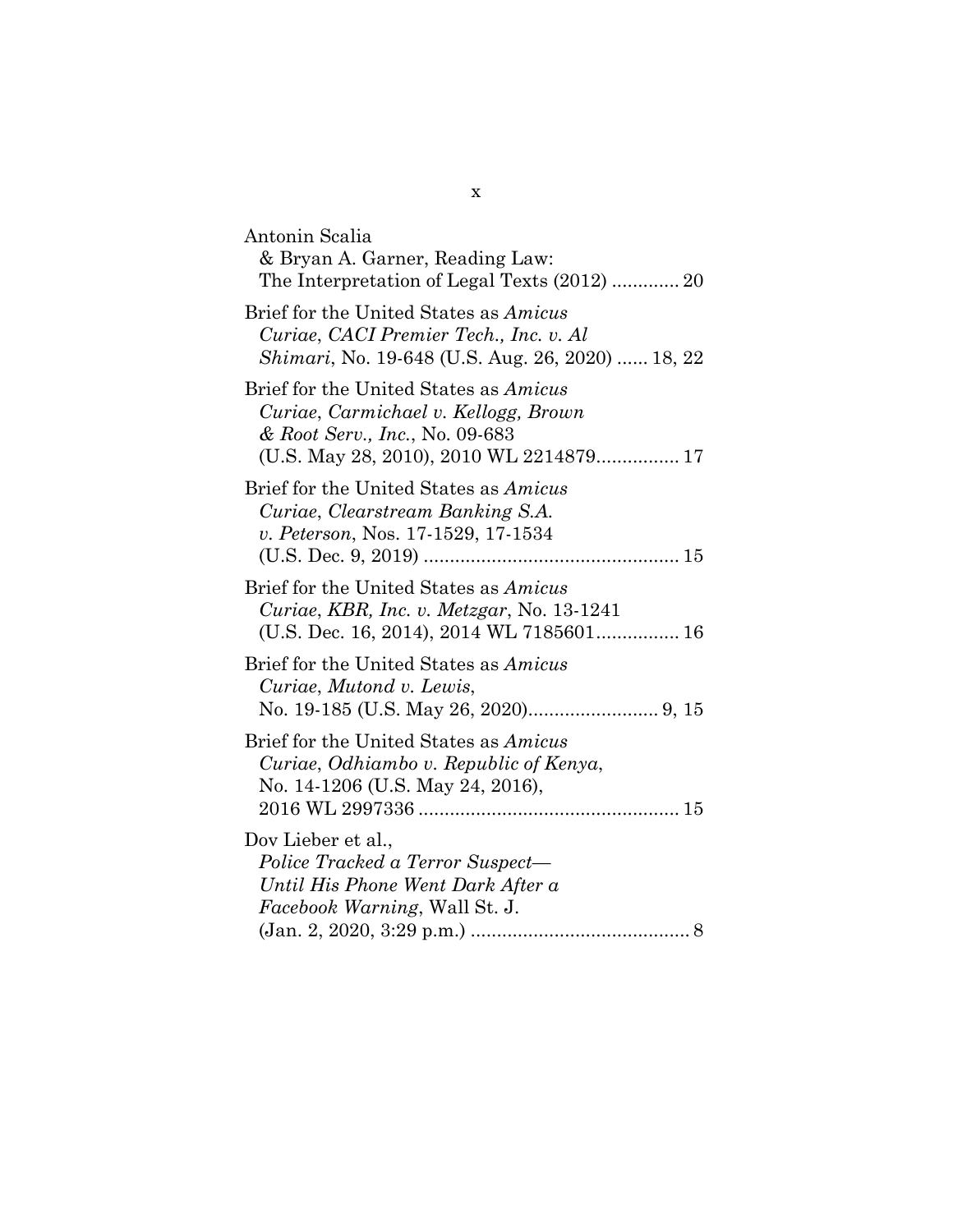| Glenn J. Voelz,<br>Contractors and Intelligence:<br>The Private Sector in the Intelligence<br><i>Community</i> , 22 Int'l J. Intelligence $\&$ |
|------------------------------------------------------------------------------------------------------------------------------------------------|
| Hazel Fox & Philippa Webb,<br>The Law of State Immunity $(3d \text{ ed. } 2013)$ 12                                                            |
| Hazel Fox,<br>The Law of State Immunity $(2d \text{ ed. } 2008)$ 3                                                                             |
| Invitation for Solicitor General,<br>Dole Food Co. v. Patrickson,                                                                              |
| Invitation for Solicitor General,<br>Federal Republic of Germany v. Philipp,                                                                   |
| Invitation for Solicitor General,<br>Mutond v. Lewis,                                                                                          |
| Invitation for Solicitor General,<br>Powerex Corp. v. Reliant Energy Servs.,<br>Inc., No. 05-85 (U.S. Apr. 17, 2006)  22                       |
| Invitation for Solicitor General,<br>Rubin v. Islamic Republic of Iran,                                                                        |
| Invitation for Solicitor General,<br>Samantar v. Yousuf,                                                                                       |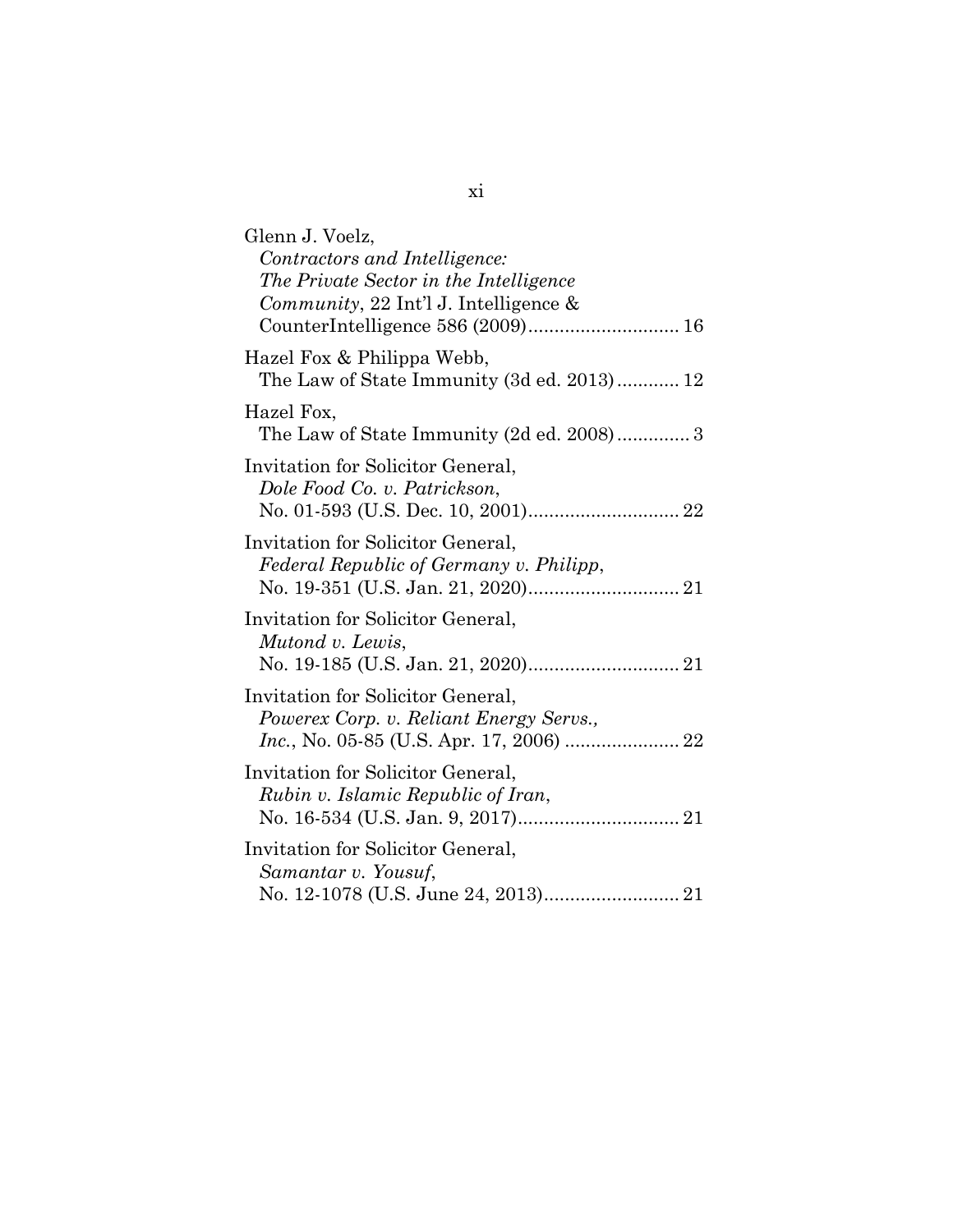| Moshe Schwartz & Jennifer Church,<br>Cong. Research Serv., No. R43074,<br>Department of Defense's Use of<br>Contractors to Support Military<br>Operations: Background, Analysis, and |
|--------------------------------------------------------------------------------------------------------------------------------------------------------------------------------------|
| Office of the Dir. of Nat'l Intelligence,<br>The U.S. Intelligence Community's Five<br>Year Strategic Human Capital Plan                                                             |
| Statement of Interest of the United States<br>of America, Matar v. Dichter,<br>500 F. Supp. 2d 284 (S.D.N.Y. 2007)                                                                   |
| Suits Against Foreigners,                                                                                                                                                            |
| United Nations Convention on<br>Jurisdictional Immunities of<br>States and Their Property,                                                                                           |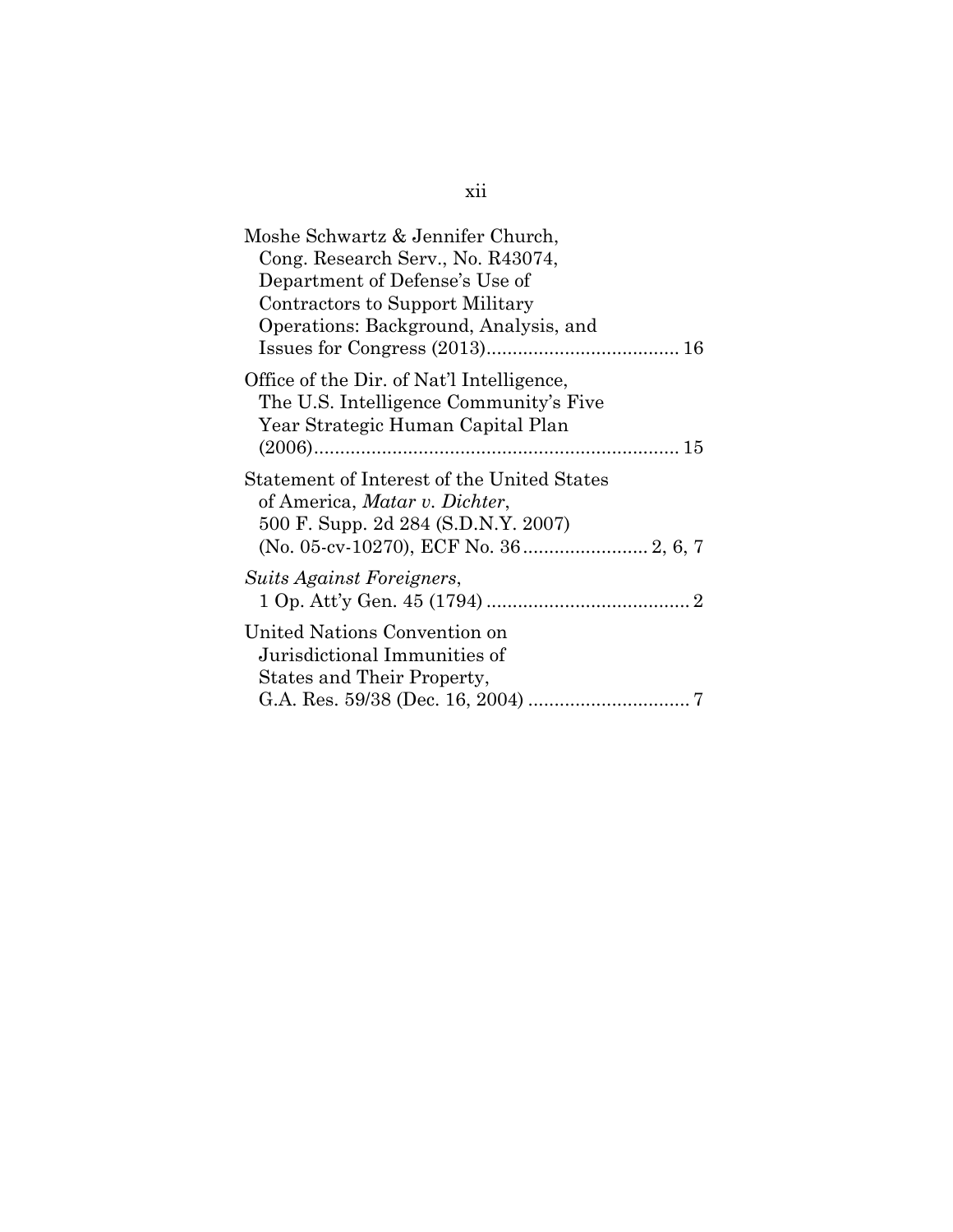#### **PETITION FOR WRIT OF CERTIORARI**

<span id="page-13-0"></span>Petitioners NSO Group Technologies Limited and Q Cyber Technologies Limited (collectively, NSO) respectfully petition for a writ of certiorari to review the judgment of the Ninth Circuit.

#### **OPINIONS BELOW**

<span id="page-13-1"></span>The Ninth Circuit's decision (App.1-19) appears at 17 F.4th 930. The Ninth Circuit's order denying rehearing en banc (App.85) is unpublished. The district court's decision (App.20-84) appears at 472 F. Supp. 3d 649.

#### **JURISDICTION**

<span id="page-13-2"></span>The Ninth Circuit issued its opinion on November 8, 2021 and denied rehearing on January 6, 2022. This Court has jurisdiction under 28 U.S.C. § 1254(1).

#### **STATUTORY PROVISIONS INVOLVED**

<span id="page-13-4"></span><span id="page-13-3"></span>Relevant statutory provisions are reproduced in the Appendix. App.86.

#### **STATEMENT**

#### **A. Legal background**

<span id="page-13-5"></span>1. For more than 200 years, U.S. law has conferred immunity on foreign states and their agents. *See Samantar v. Yousuf*, 560 U.S. 305, 311-12, 321 (2010). That immunity "developed as a matter of common law." *Id.* at 311.

One form of common-law immunity protected foreign states, and a separate form protected foreign officials and other agents acting on the state's behalf. *See id.* at 320-22. The U.S. Attorney General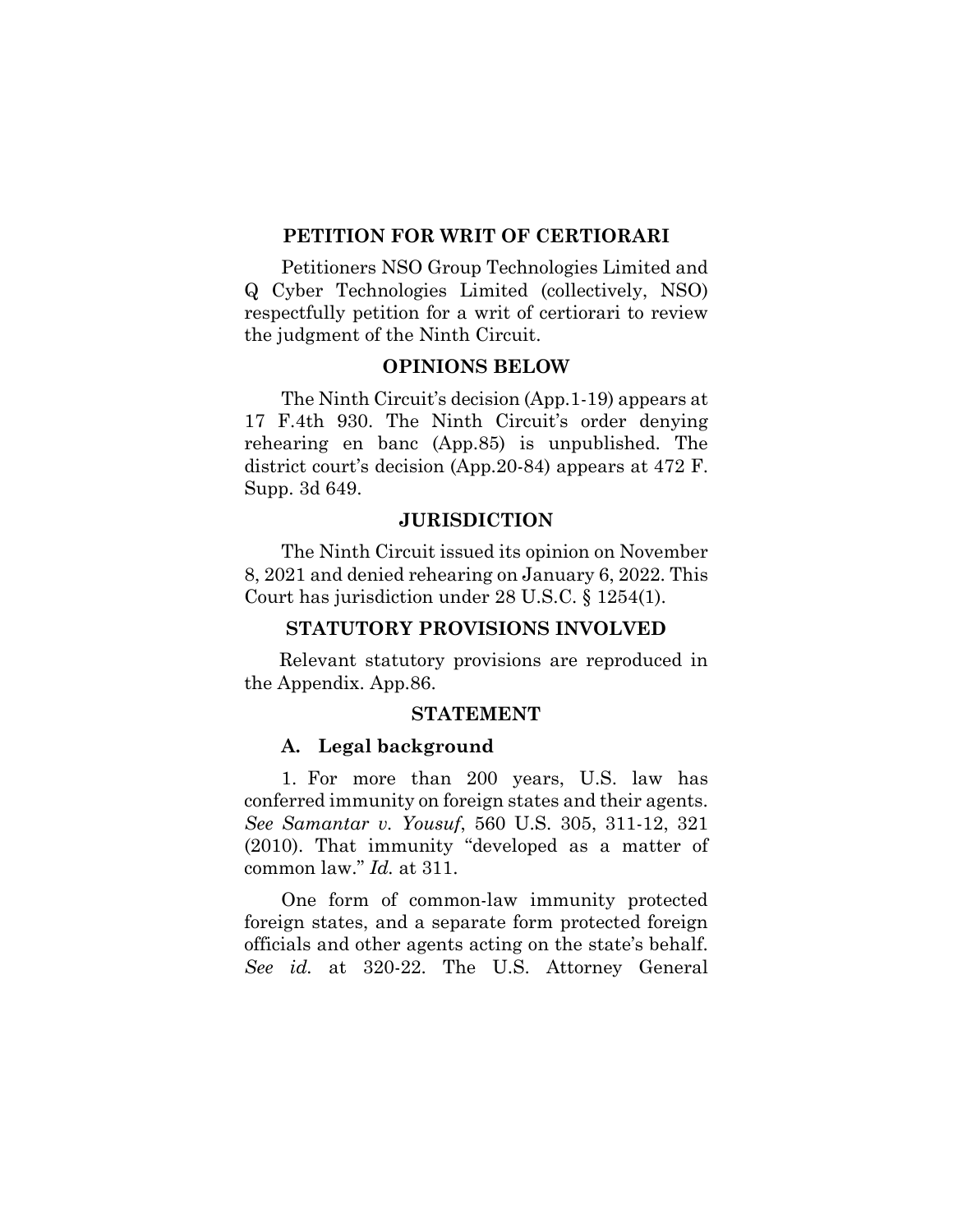recognized the second form, known as "conduct-based" immunity, as early as 1797. Statement of Interest of the United States of America at 6, *Matar v. Dichter*, 500 F. Supp. 2d 284 (S.D.N.Y. 2007) (No. 05-cv-10270), ECF No. 36 (*Matar* Statement); *see Suits Against Foreigners*, 1 Op. Att'y Gen. 45, 46 (1794); *Actions Against Foreigners*, 1 Op. Att'y Gen. 81, 81 (1797).

Following the Attorney General's opinion, this Court and others endorsed conduct-based immunity. *See Matar* Statement at 6-7. In *Underhill v. Hernandez*, 168 U.S. 250, 252 (1897), for example, this Court held that foreign officials are immune "for acts done within their own states, in the exercise of governmental authority, whether as civil officers or as military commanders." The basis for this immunity is that "the acts of the official representatives of the state are those of the state itself, when exercised within the scope of their delegated powers." *Underhill v. Hernandez*, 65 F. 577, 579 (2d Cir. 1895), *aff'd*, 168 U.S. 250; *accord Greenspan v. Crosbie*, No. 74 Civ. 4734, 1976 WL 841, at \*1-2 (S.D.N.Y. Nov. 23, 1976); *Waltier v. Thomson*, 189 F. Supp. 319, 320-21 (S.D.N.Y. 1960); *Lyders v. Lund*, 32 F.2d 308, 309 (N.D. Cal. 1929).

Conduct-based immunity extended beyond foreign officials to "agent[s]" who "acted on behalf of the state." *Matar* Statement at 8, 10; *e.g.*, *Heaney v. Gov't of Spain*, 445 F.2d 501, 504 (2d Cir. 1971); *Belhas v. Ya'alon*, 515 F.3d 1279, 1285 (D.C. Cir. 2008). Because a "government does not act but through its agents," *Herbage v. Meese*, 747 F. Supp. 60, 66 (D.D.C. 1990), it was the agent's "act itself and whether the act was performed on behalf of the foreign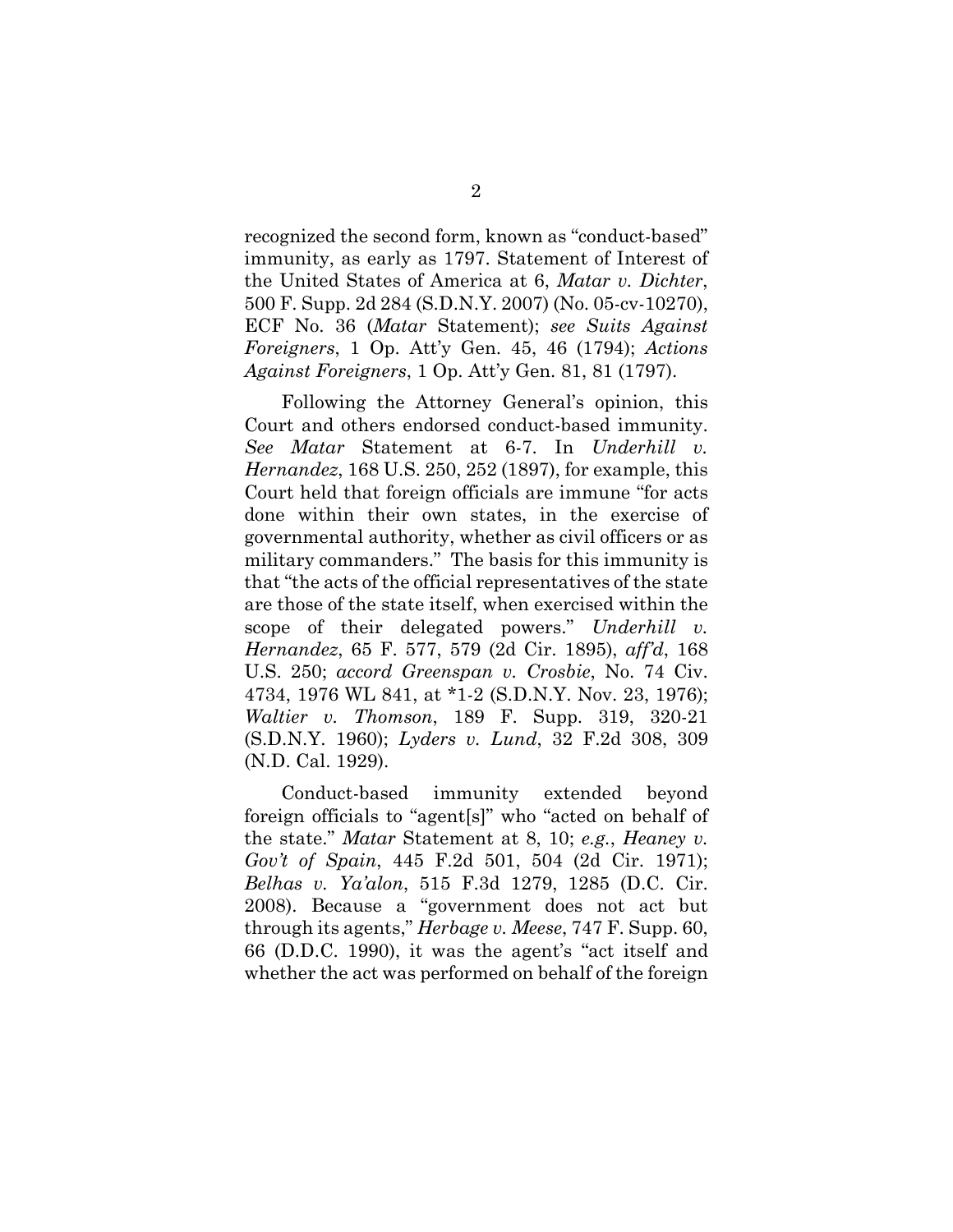state . . . that [was] the focus of the courts' holdings," *Rishikof v. Mortada*, 70 F. Supp. 3d 8, 13 (D.D.C. 2014). In other words, under the common law, any act performed "as an act of the State enjoys the immunity which the State enjoys," whether or not the agent is a government official. Hazel Fox, The Law of State Immunity 455 (2d ed. 2008).

"'[C]ustomary international law'" likewise grants immunity to "agent[s] for the government." *Moriah v. Bank of China Ltd.*, 107 F. Supp. 3d 272, 277 (S.D.N.Y. 2015) (quoting *Yousuf v. Samantar*, 699 F.3d 763, 774 (4th Cir. 2012)); *see Jones v. Ministry of Interior*, [2006] UKHL 26 [10] (U.K.) ("The foreign state's right to immunity cannot be circumvented by suing its servants or agents."). That is true even when the agent is a private actor. *Church of Scientology Case*, (1978) [Fed. Supreme Ct.] 65 ILR 193, 197-98 (Ger.). As long as the agent's challenged acts are related "to the official activities of the agency concerned," they "must be placed within the ambit of State conduct." *Id.* at 198.

3. In 1976, Congress passed the Foreign Sovereign Immunities Act to codify the common-law rules governing "claims of foreign states to immunity." *Samantar*, 560 U.S. at 313 (quoting 28 U.S.C. § 1602). The FSIA, "if it applies, is the 'sole basis for obtaining jurisdiction over a foreign state in federal court.'" *Id.* at 314 (quoting *Argentine Republic v. Amerada Hess Shipping Corp.*, 488 U.S. 428, 439 (1989)). The FSIA thus supersedes the common law for "foreign state[s]," but not for defendants that are not "foreign state[s] as the Act defines that term." *Id.* at 325.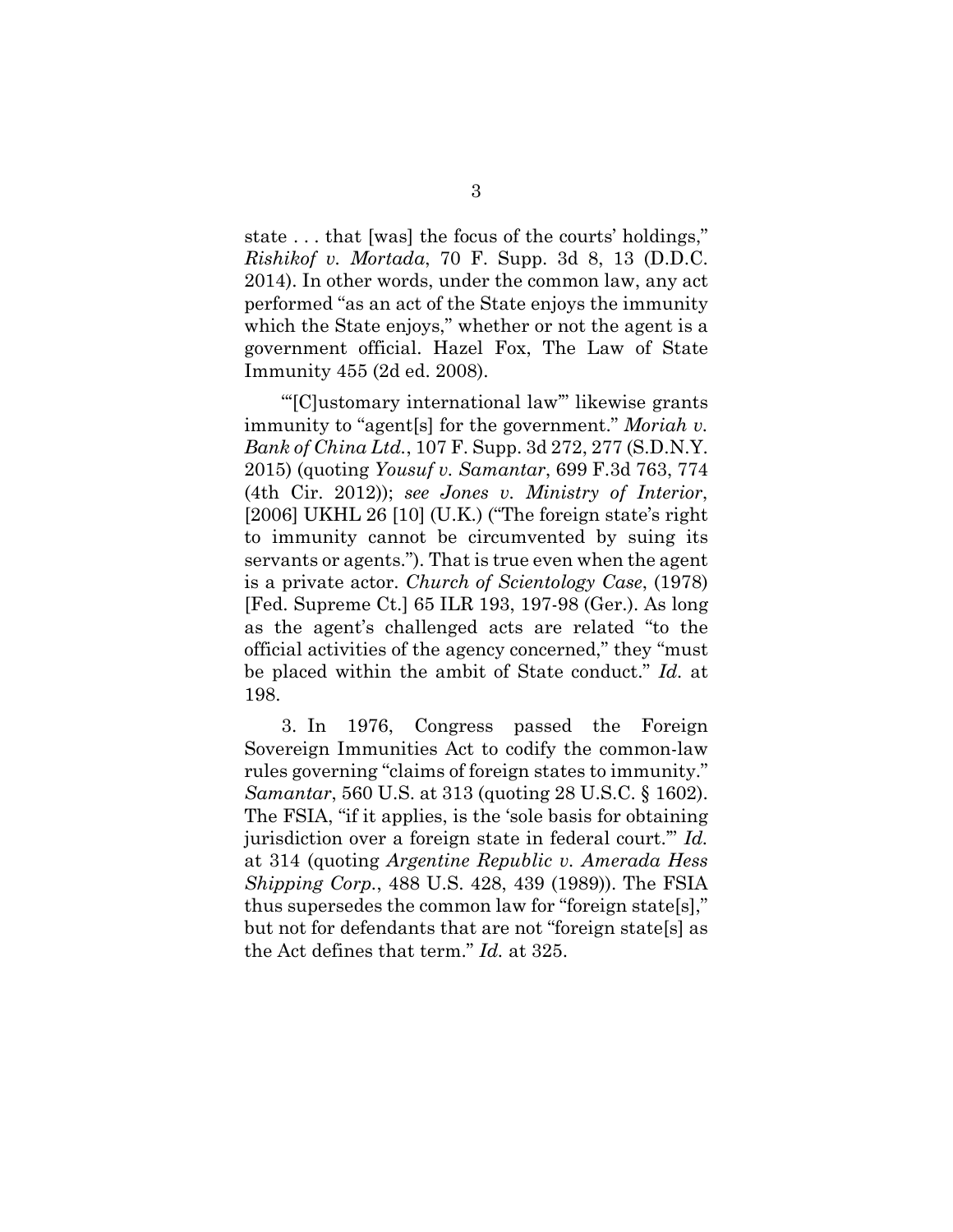The FSIA defines "foreign state" as the state itself, along with its "political subdivisions, agencies, and instrumentalities." *Id.* at 314; *see* 28 U.S.C. § 1603(a)-(b). And the Act "specifically define[s] 'agency or instrumentality'" to cover only an

entity . . . (1) which is a separate legal person, corporate or otherwise, and (2) which is an organ of a foreign state or political subdivision thereof, or a majority of whose shares or other ownership interest is owned by a foreign state or political subdivision thereof, and (3) which is neither a citizen of a State of the United States ... nor created under the laws of any third country.

*Samantar*, 560 U.S. at 314-15 (quoting 28 U.S.C. § 1603(b)) (internal quotation marks omitted).

Those detailed definitions limit the cases to which the FSIA applies. *Id.* at 313-15. In *Samantar*, for example, this Court affirmed the Fourth Circuit's holding "that the FSIA does not apply to individual foreign government agents." *Id.* at 310. The FSIA's definition of "foreign state," the Court held, does not include foreign officials or agents. *Id.* at 314-16. And "Congress did not mean to cover other types of defendants never mentioned in the text." *Id.* at 319. So when a defendant is not "a foreign state as the Act defines that term," the FSIA does not apply. *Id.* at 325.

But that does not mean the FSIA *forbids* foreign officials and agents from seeking immunity under the common law. The common law historically protected "official[s] or agent[s] of the state" in different situations and on different terms than it protected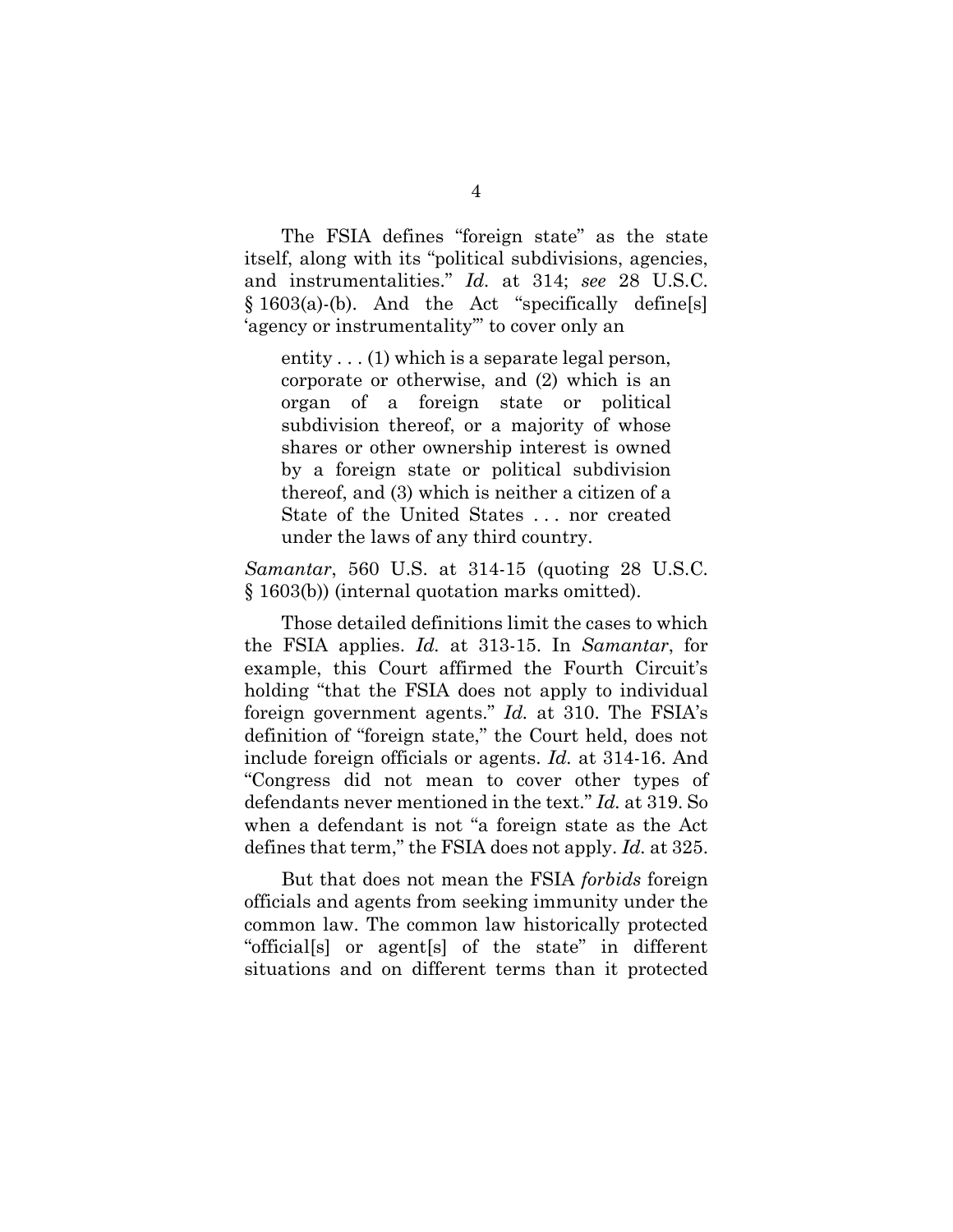foreign states. *Id.* at 321. By "codify[ing] state immunity" in the FSIA, therefore, Congress neither "codif[ied]" nor "supersede[d]" the distinct commonlaw immunity that applies to foreign officials and agents. *Id.* at 321-22. Claims against such agents, who are not "foreign state[s] as the Act defines that term," are "properly governed by the common law." *Id.* at 325.

4. After the FSIA's enactment, therefore, immunity for foreign agents remains a matter of common law. *Id.* at 321, 324. Courts after 1976 continued to recognize conduct-based immunity for foreign officials and agents. *E.g.*, *Mireskandari v. Mayne*, 800 F. App'x 519, 519 (9th Cir. 2020), *cert denied*, 141 S. Ct. 840 (2020); *Doğan v. Barak*, 932 F.3d 888, 893-94 (9th Cir. 2019); *Yousuf*, 699 F.3d at 774-75; *Matar v. Dichter*, 563 F.3d 9, 14 (2d Cir. 2009); *Velasco v. Gov't of Indonesia*, 370 F.3d 392, 398-99 (4th Cir. 2004); *In re Estate of Marcos*, 25 F.3d 1467, 1472 (9th Cir. 1994); *Chuidian v. Philippine Nat'l Bank*, 912 F.2d 1095, 1106 (9th Cir. 1990); *Rishikof*, 70 F. Supp. 3d at 13; *Smith v. Ghana Commercial Bank, Ltd.*, No. 10-4655, 2012 WL 2930462, at \*10 (D. Minn. June 18, 2012), *adopted*, 2012 WL 2923543 (D. Minn. July 18, 2012), *aff'd*, No. 12-2795 (8th Cir. Dec. 7, 2012); *Herbage*, 747 F. Supp. at 66; *cf. Am. Bonded Warehouse Corp. v. Compagnie Nationale Air France*, 653 F. Supp. 861, 863-64 (N.D. Ill. Feb. 17, 1987) (holding that defendants "sued in their respective capacities as employees of Air France" would be immune for official acts).

The post-1976 case law has also recognized that *private* agents of a foreign state enjoy conduct-based immunity when acting in their capacity as foreign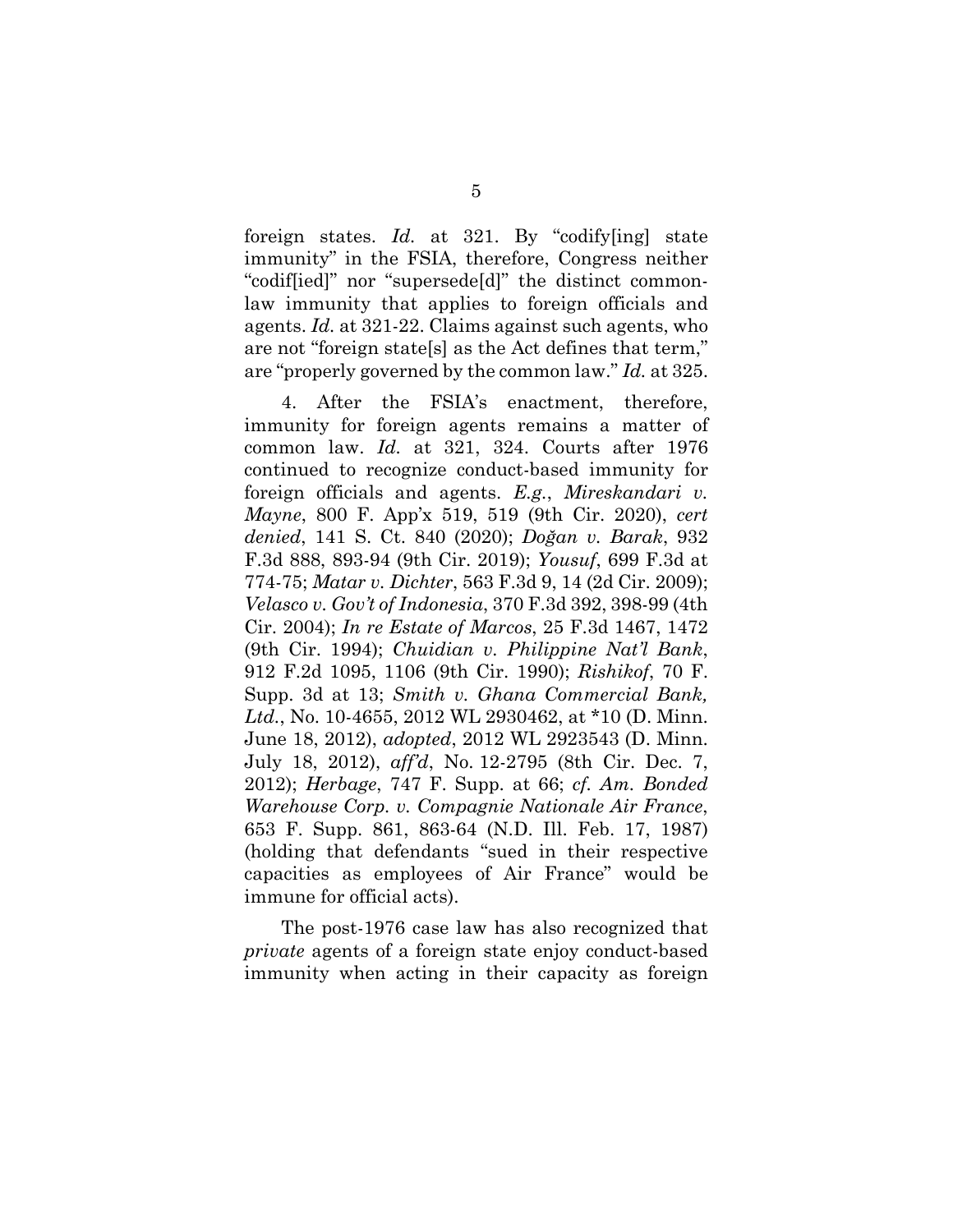agents. For example, the Fourth Circuit held in *Butters v. Vance International, Inc.*, 225 F.3d 462 (4th Cir. 2000), that a private security firm was immune for employment decisions it made while providing security services to Saudi Arabia. *Id.* at 466. *Butters* relied in part on *Alicog v. Kingdom of Saudi Arabia*, where the Fifth Circuit affirmed a decision holding that private agents of a Saudi prince were immune for actions they took at the prince's direction. 860 F. Supp. 379, 384-85 (S.D. Tex. 1994), *aff'd*, 79 F.3d 1145 (5th Cir. 1996) (table).

Other courts have reached the same conclusion. In *Moriah*, the court found a private Israeli citizen immune for actions he took "at the behest of the Israeli government" because "conduct-based immunity . . . extends beyond current and former government officials to individuals acting as an agent for the government." 107 F. Supp. 3d at 277-78 (cleaned up). Similarly, the court in *Ivey ex rel. Carolina Golf Development Co. v. Lynch*, No. 17cv439, 2018 WL 3764264 (M.D.N.C. Aug. 8, 2018), held that a private attorney enjoyed common-law immunity for actions he took as the agent of a German official. *Id.* at \*6-7.

Although some post-1976 decisions erroneously treated the FSIA rather than the common law as the source of conduct-based immunity, their reasoning is still "instructive for post-*Samantar* questions of common law immunity." *Yousuf*, 699 F.3d at 774. The United States has approved "the rationale for the immunity recognized in these cases" despite their misplaced reliance on the FSIA. *Matar* Statement at 13-14.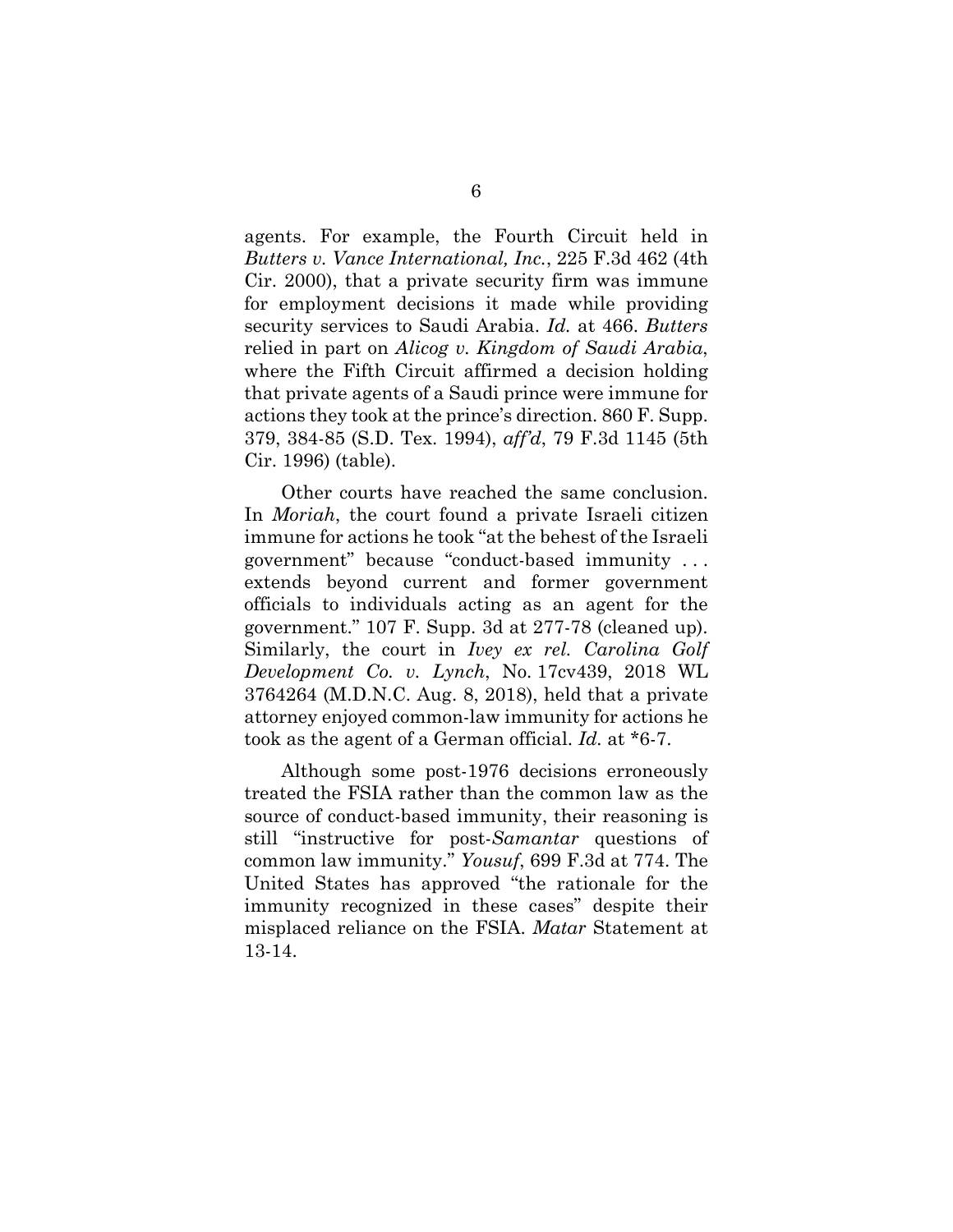The international community has also codified this consensus about the scope of conduct-based immunity in the United Nations Convention on Jurisdictional Immunities of States and Their Property, G.A. Res. 59/38 (Dec. 16, 2004), https://bit.ly/3oyBEQ9. The Convention grants immunity to "representatives of the State acting in that capacity." *Id.* art. 2,  $\P$  1(b)(iv). That includes "entities" that "are entitled to perform and are actually performing acts in the exercise of sovereign authority of the State." *Id.* art. 2, ¶ 1(b)(iii). Although the United States has not ratified the Convention, it views the Convention's treatment of conduct-based immunity "as consistent with customary international law." *Matar* Statement at 21.

## <span id="page-19-0"></span>**B. Factual background and procedural history**

1. NSO is an Israeli company that designs highly regulated technology for use by governments to investigate terrorism, child exploitation, and other serious crimes. C.A. ER 52-53 ¶¶ 5-9, 63 ¶ 5. "One of NSO's products—a program named Pegasus— 'enables law enforcement and intelligence agencies to remotely and covertly extract valuable intelligence from virtually any mobile device.'" App.3. Pegasus is marketed only to and used only by governments and government agencies. C.A. ER 53 ¶ 9, 96. NSO licenses Pegasus to its government customers, the licenses are approved by the Israeli Ministry of Defense, and NSO's customers choose whether and how to use Pegasus. C.A. ER 54-55 ¶ 14.

Respondent WhatsApp, owned by Respondent Meta Platforms, is a popular communication service.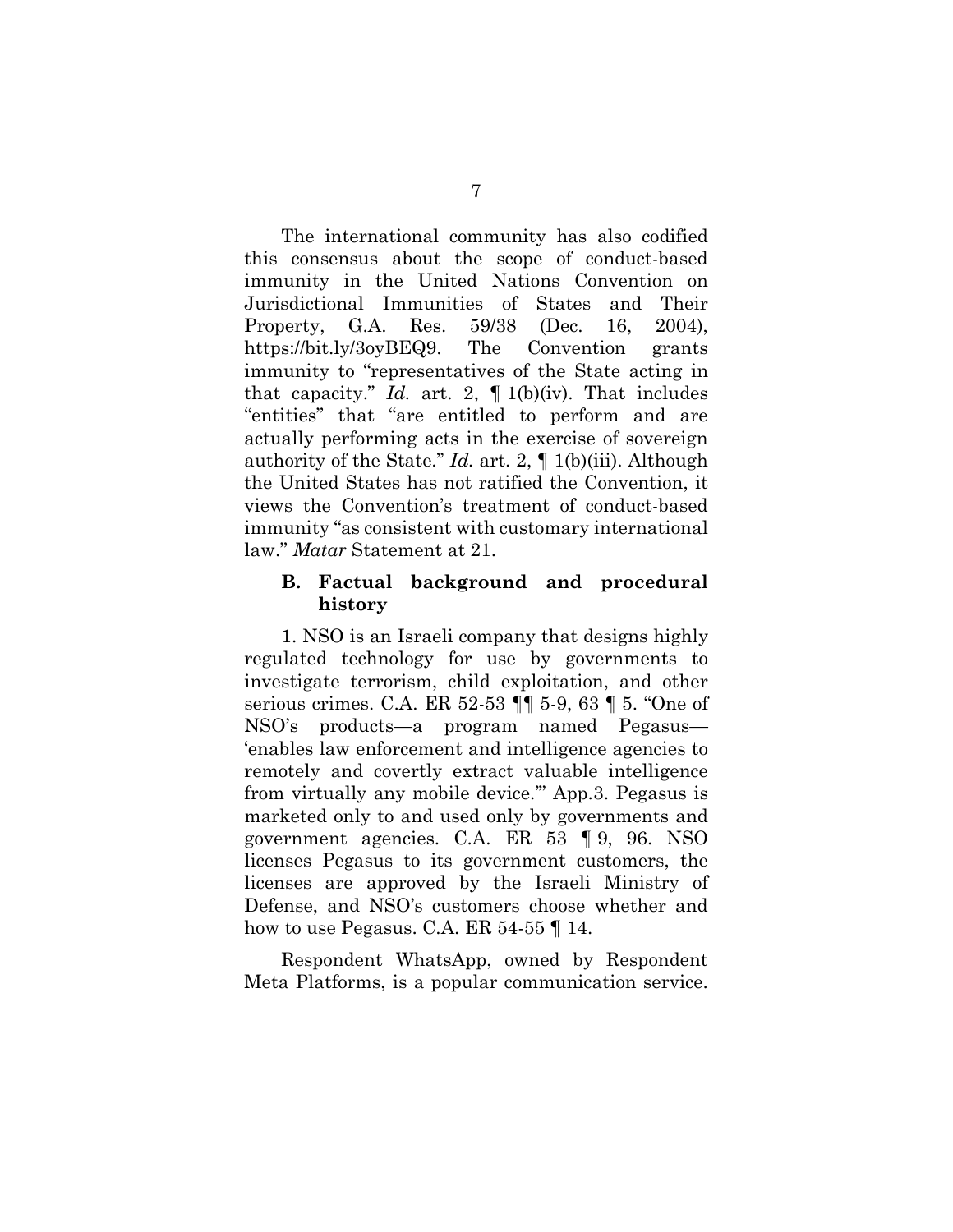C.A. ER 65  $\P$  17. In 2019, WhatsApp was used by approximately 1.5 billion people in 180 countries. *Id.*  Some WhatsApp users are violent criminals and terrorists who exploit the software's encryption to avoid detection. Technology like Pegasus enables governments to prevent terrorism and violent crime through investigations that might otherwise be frustrated by the WhatsApp software's encryption.

2. In May 2019, WhatsApp notified 1,400 users that their mobile devices may have been accessed by government actors using Pegasus. C.A. ER 70 ¶ 42, 71 ¶ 44. WhatsApp's notification "killed" a significant investigation by European governments into an Islamic State terrorist who had been using WhatsApp to plan an attack. Dov Lieber et al., *Police Tracked a Terror Suspect—Until His Phone Went Dark After a Facebook Warning*, Wall St. J. (Jan. 2, 2020, 3:29 p.m.), https://on.wsj.com/38uXk5s.

WhatsApp then filed this suit, claiming its servers were used in the process of installing Pegasus on the devices of the 1,400 users. App.4. WhatsApp asserted claims under the federal Computer Fraud and Abuse Act, 18 U.S.C. § 1030, the California Comprehensive Computer Data Access and Fraud Act, Cal. Penal Code § 502, and state contract and tort law. App.4.

NSO moved to dismiss. As relevant here, it challenged the district court's subject-matter jurisdiction on the ground that it was immune from this suit as an agent of foreign governments. App.4-5. NSO supported its "factual" challenge to jurisdiction with a declaration from its CEO, who explained NSO's conduct on behalf of foreign governments. C.A. ER 51- 56. WhatsApp did not submit any contrary evidence,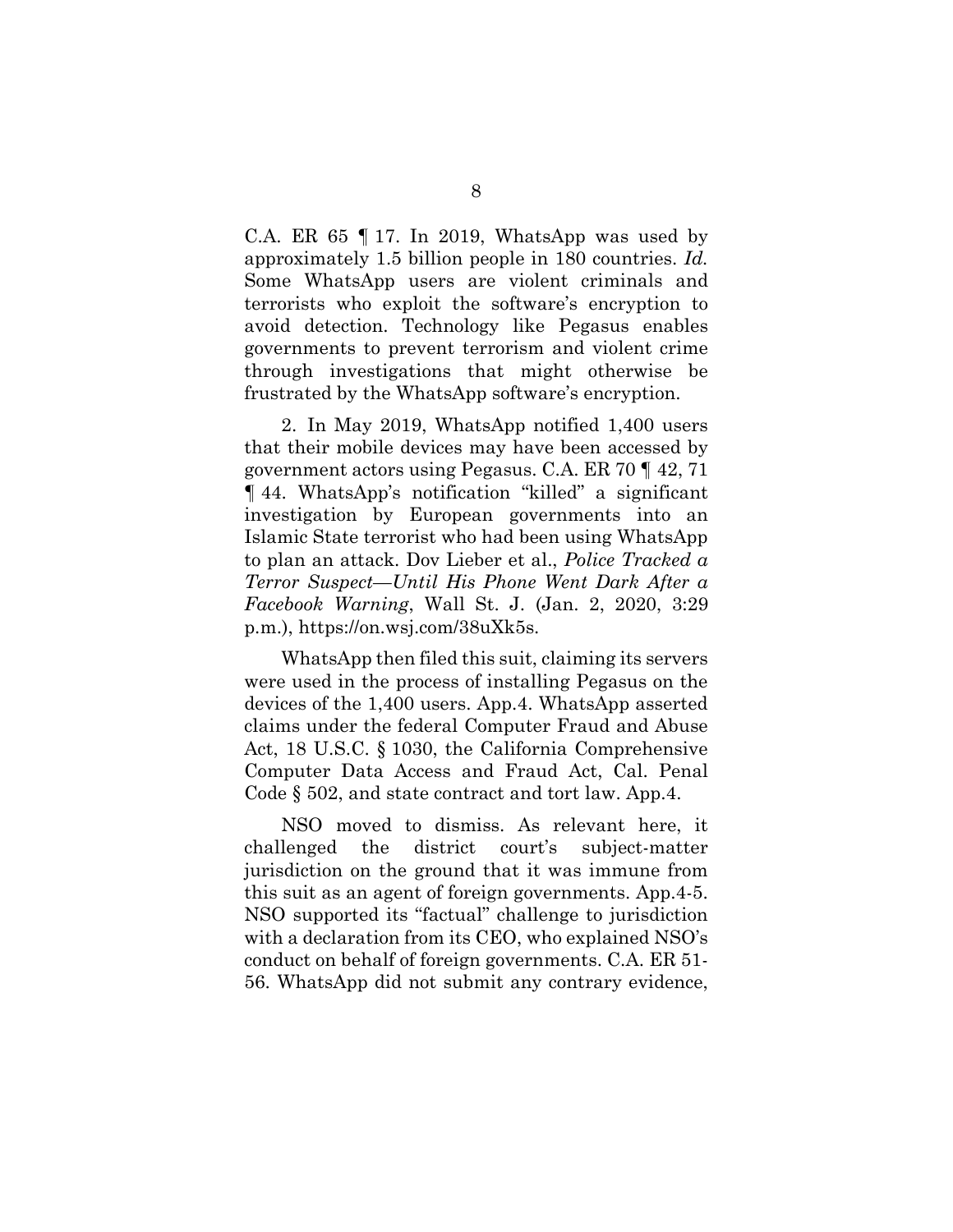so the district court found NSO to be an agent of foreign governments. App.34-35.

The district court nonetheless rejected NSO's immunity defense. Based on NSO's undisputed evidence, the district court found that NSO was an agent of foreign governments that acted entirely within its "official capacity." App.33-35. But the court held that NSO did not qualify for conduct-based immunity because a judgment against NSO would not bind any foreign government. App.36. (The United States has rejected this restrictive interpretation of conduct-based immunity. Brief for the United States as *Amicus Curiae* at 8-16, *Mutond v. Lewis*, No. 19-185 (U.S. May 26, 2020) (*Mutond* Amicus Br.).)

3. The Ninth Circuit affirmed on an alternative ground. App.2-3. The court did not "analyze whether NSO is entitled to immunity under the common law." App.18. Instead, it held that the FSIA entirely "displaced common-law sovereign immunity doctrine as it relates to entities." App.3. As a result, the court concluded, the FSIA "categorically forecloses extending immunity to any entity that falls outside the FSIA's broad definition of 'foreign state.'" App.2-3.

Under the Ninth Circuit's decision, therefore, an entity can receive immunity only if it qualifies as a "foreign state" under the FSIA. App.12. "If an entity does not fall within the Act's definition of 'foreign state,' it cannot claim foreign sovereign immunity. Period." *Id.* Because NSO is not and has never claimed to be a "foreign state" under the FSIA, the Ninth Circuit held it could not receive immunity. App.17-19.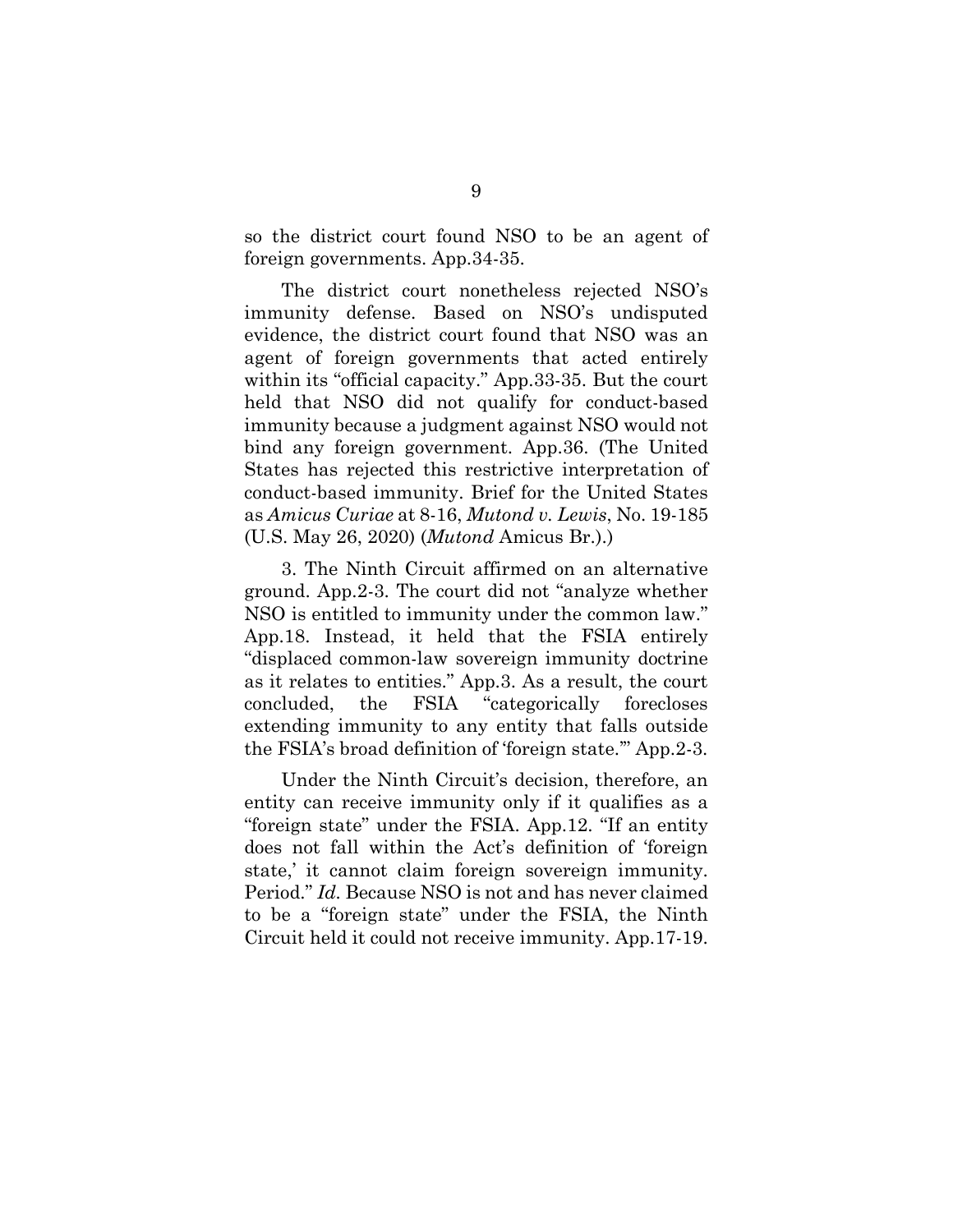The Ninth Circuit denied NSO's motion for rehearing and rehearing en banc. App.85. The court stayed its mandate pending the filing of this petition. C.A. Dkt. 90.

#### <span id="page-22-0"></span>**REASONS FOR GRANTING THE PETITION**

This petition offers the Court an excellent vehicle to decide an important question that has divided the federal courts of appeals: whether private entities may ever seek common-law sovereign immunity in U.S. courts. The Ninth Circuit gave a drastic, categorical answer to that question. It held that the FSIA forbids private entities from *ever* seeking common-law conduct-based immunity. That sweeping holding has never been endorsed by any other court. To the contrary, the Fourth and D.C. Circuits have recognized that, notwithstanding the FSIA, entities may be eligible for conduct-based immunity.

This dispute has significant implications for the United States' foreign relations. Numerous countries, including the United States, frequently rely on private contractors to perform or assist with core governmental activities. If such contractors can never seek immunity in U.S. courts, then the floodgates will open to foreign suits against U.S. contractors designed to interfere with the United States' most sensitive intelligence and military operations. In light of those consequences, the question whether entities can seek common-law immunity should not have different answers in different circuits. This Court should resolve that question for the entire nation.

This Court's decision in *Samantar* provides the right answer: the common law governs immunity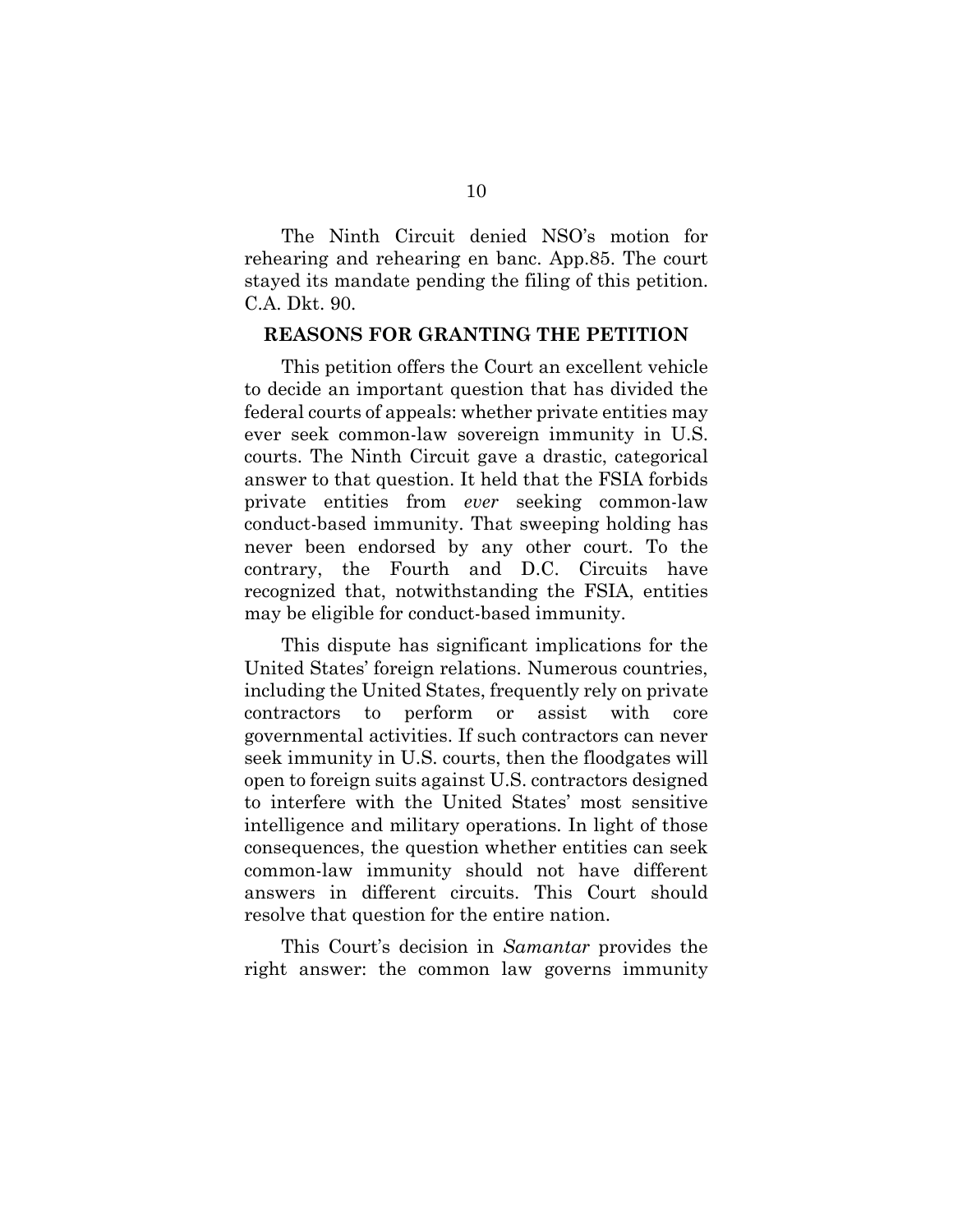claims by private entities. *Samantar* held that claims that are "not . . . against a foreign state as the [FSIA] defines that term" are "governed by the common law." 560 U.S. at 325. This Court expressly stated that "[e]ven if a suit is not governed by the Act, it may still be barred by foreign sovereign immunity under the common law." *Id.* at 324. But the Ninth Circuit directly and erroneously rejected that principle by holding that the FSIA entirely displaces the common law for entities that are not "foreign state[s] as the Act defines that term." *Id.* at 325. To clarify and enforce its decision in *Samantar*, this Court should reverse.

As an alternative to granting this petition outright, the Court should call for the views of the Solicitor General. This Court frequently requests the government's views on petitions raising questions of immunity under the FSIA and the common law. The same approach would be appropriate here.

<span id="page-23-0"></span>**I. The decision below creates a division of authority among the courts of appeals over whether private entities can seek commonlaw immunity.** 

The question whether private entities may seek common-law conduct-based immunity has divided the federal courts of appeals. The Fourth Circuit has granted conduct-based immunity to a private entity, and the D.C. Circuit has allowed private entities to seek conduct-based immunity. The decision below, in contrast, held that the FSIA categorically forbids any private entity from ever seeking conduct-based immunity in any circumstances.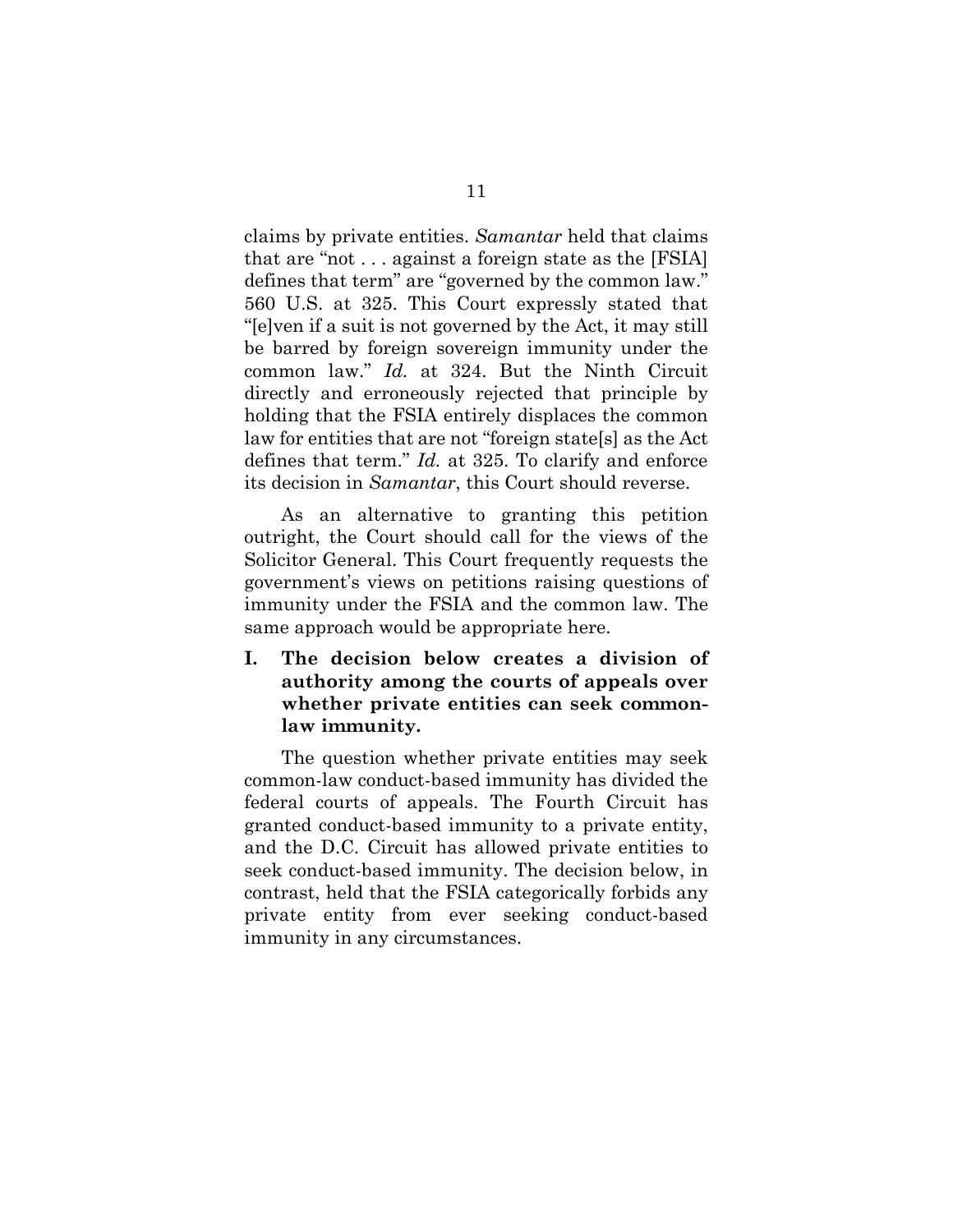The Fourth Circuit held in *Butters v. Vance International, Inc.*, 225 F.3d at 466, that a private entity was immune from claims arising out of its provision of security services to Saudi Arabia. In reaching that conclusion, the court applied the test for conduct-based immunity, holding that private agents are immune "when following the commands of a foreign sovereign employer." *Id.* And it held that private entities could receive that immunity because "courts define the scope of sovereign immunity by the nature of the function being performed—not by the office or the position of the particular employee involved." *Id.* Although the court arguably located the source of immunity in the FSIA rather than the common law, its holding remains "instructive for . . . questions of common law immunity." *Yousuf*, 699 F.3d at 774; *see Ivey*, 2018 WL 3764264, at \*2, 6-7 (interpreting *Butters* as granting conduct-based immunity); *Moriah*, 107 F. Supp. 3d at 277 & n.34 (same); Hazel Fox & Philippa Webb, The Law of State Immunity 444, 453 (3d ed. 2013) (same).

More recently, the D.C. Circuit treated conductbased immunity as available to private entities in some circumstances. *Broidy Cap. Mgmt. LLC v. Muzin*, 12 F.4th 789, 802 (D.C. Cir. 2021). In that case, private entities sought immunity for work they allegedly performed for Qatar. *Id.* at 793-94. The D.C. Circuit rejected immunity for factual reasons, holding that the entities had not introduced the necessary evidence to show that they "act[ed] as [Qatar's]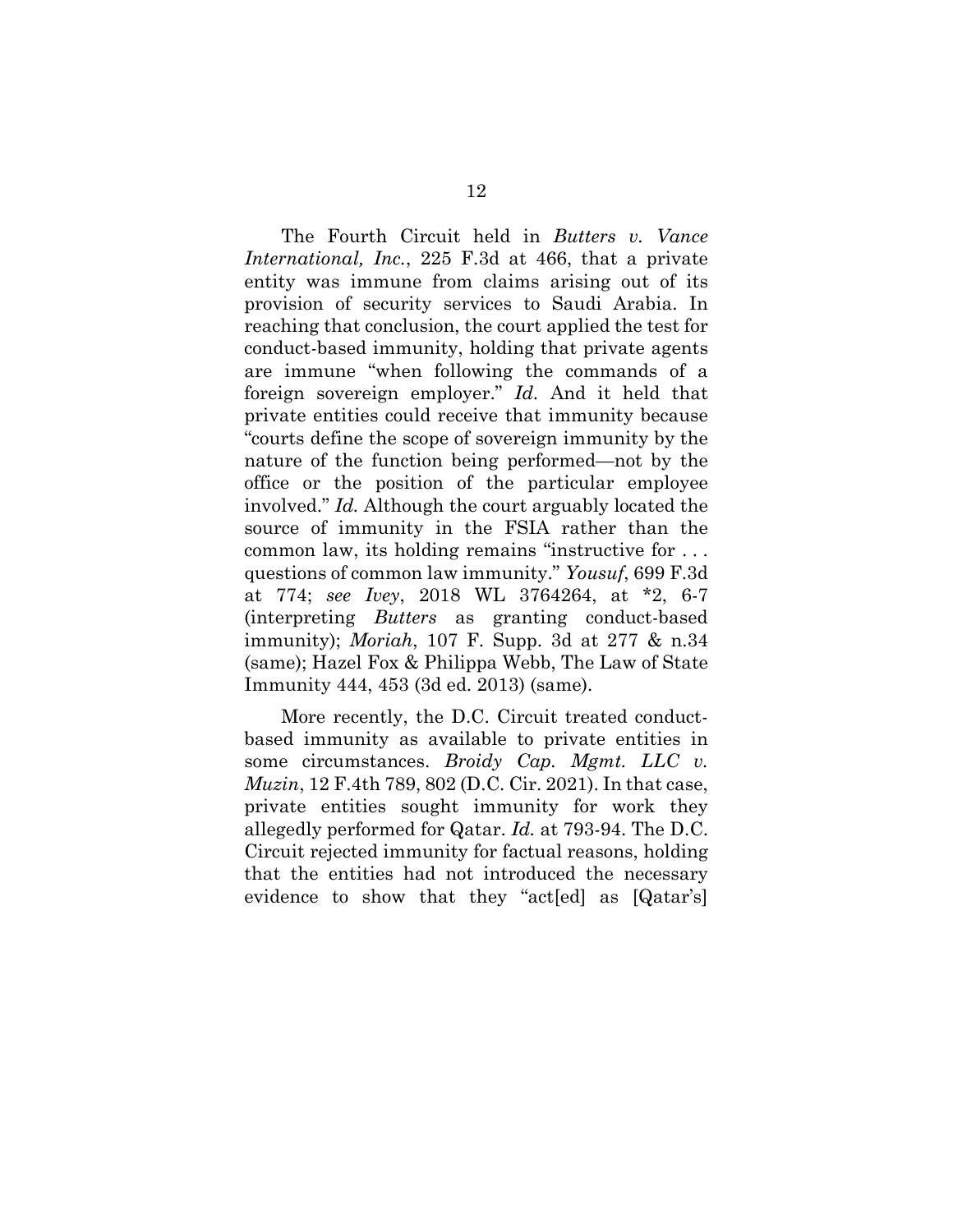agents." *Id.* at 800.[1](#page-25-0) But the court found that private entities can *seek* common-law immunity. It explained that, after *Samantar*, claims of immunity by "private entities or individuals" must "rise or fall not under the FSIA, but the residual law and practice that the FSIA did not displace." *Id.* at 802.

The Ninth Circuit's decision that the FSIA categorically bars private entities from seeking common-law immunity openly conflicts with both *Butters* and *Broidy*. The Ninth Circuit rejected *Butters*, finding the Fourth Circuit's application of immunity to a private entity inconsistent with this Court's "instruct[ion] that 'any sort of immunity defense made by a foreign sovereign in an American court must stand on the Act's text. Or it must fall.'" App.17 n.6 (quoting *Republic of Argentina v. NML Cap., Ltd.*, 573 U.S. 134, 141-42 (2014)). And while *Broidy* recognized that "the FSIA did not displace" common-law immunity for "private entities," 12 F.4th at 802, the Ninth Circuit held the exact opposite, App.3. Indeed, the Ninth Circuit criticized *Broidy* for "presum[ing] . . . that the common law applied to 'private entities or individuals.'" App.15 n.5 (quoting *Broidy*, 12 F.4th at 802).

There is thus a division of authority over whether entities can seek common-law immunity. In the Fourth and D.C. Circuits, they can. In the Ninth Circuit, they categorically cannot. This Court should grant review to resolve that split.

<span id="page-25-0"></span><sup>&</sup>lt;sup>1</sup> The district court here, in contrast, found that NSO acted in its "official capacity" as an agent of foreign governments. App.35.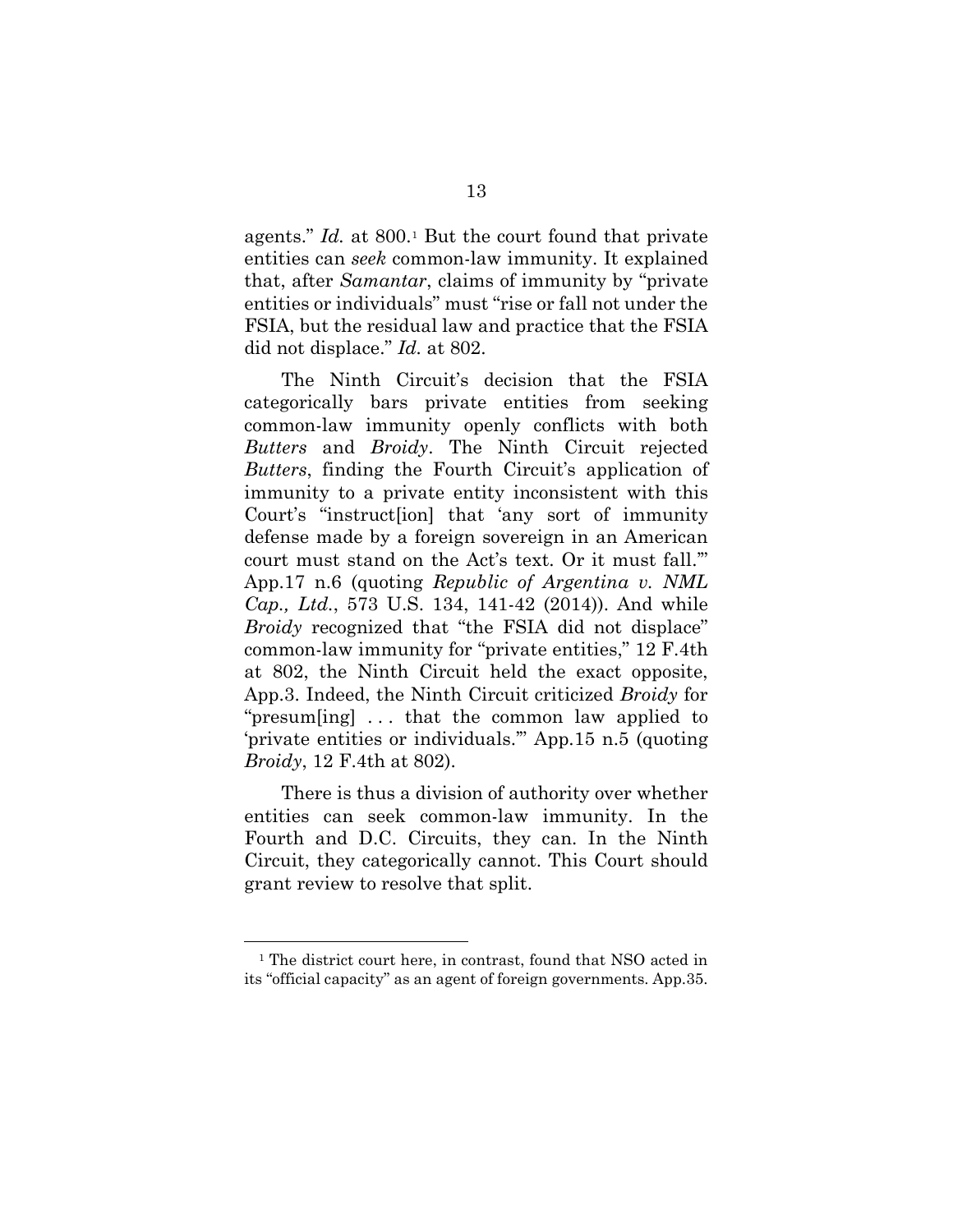## <span id="page-26-0"></span>**II. The question presented is important and warrants the Court's review in this case.**

Whether private entities that serve as government agents may seek common-law immunity is an important question with significant foreignpolicy implications. Many nations, including the United States, rely on private contractors to conduct or support core governmental activities. If such contractors can *never* seek immunity, as the Ninth Circuit held, then the United States and other countries may soon find their military and intelligence operations disrupted by lawsuits against their agents.

In light of those consequences, the question presented is too important for its answer to vary based on the circuit in which a plaintiff chooses to file suit. This Court should provide a uniform answer for the entire nation. And this case—which presents a purely legal question that depends on no disputed facts presents an excellent vehicle for the Court to do so.

<span id="page-26-1"></span>**A. Whether private entities can seek common-law immunity is important to the United States' and other nations' ability to hire contractors to assist with governmental activities.** 

Common-law immunity is "a matter of comity," *Republic of Austria v. Altmann*, 541 U.S. 677, 688 (2004), "rooted in . . . the notion of sovereignty and the notion of the equality of sovereigns," *Siderman de Blake v. Republic of Argentina*, 965 F.2d 699, 718 (9th Cir. 1992) (cleaned up). For that reason, "some foreign states base their sovereign immunity decisions on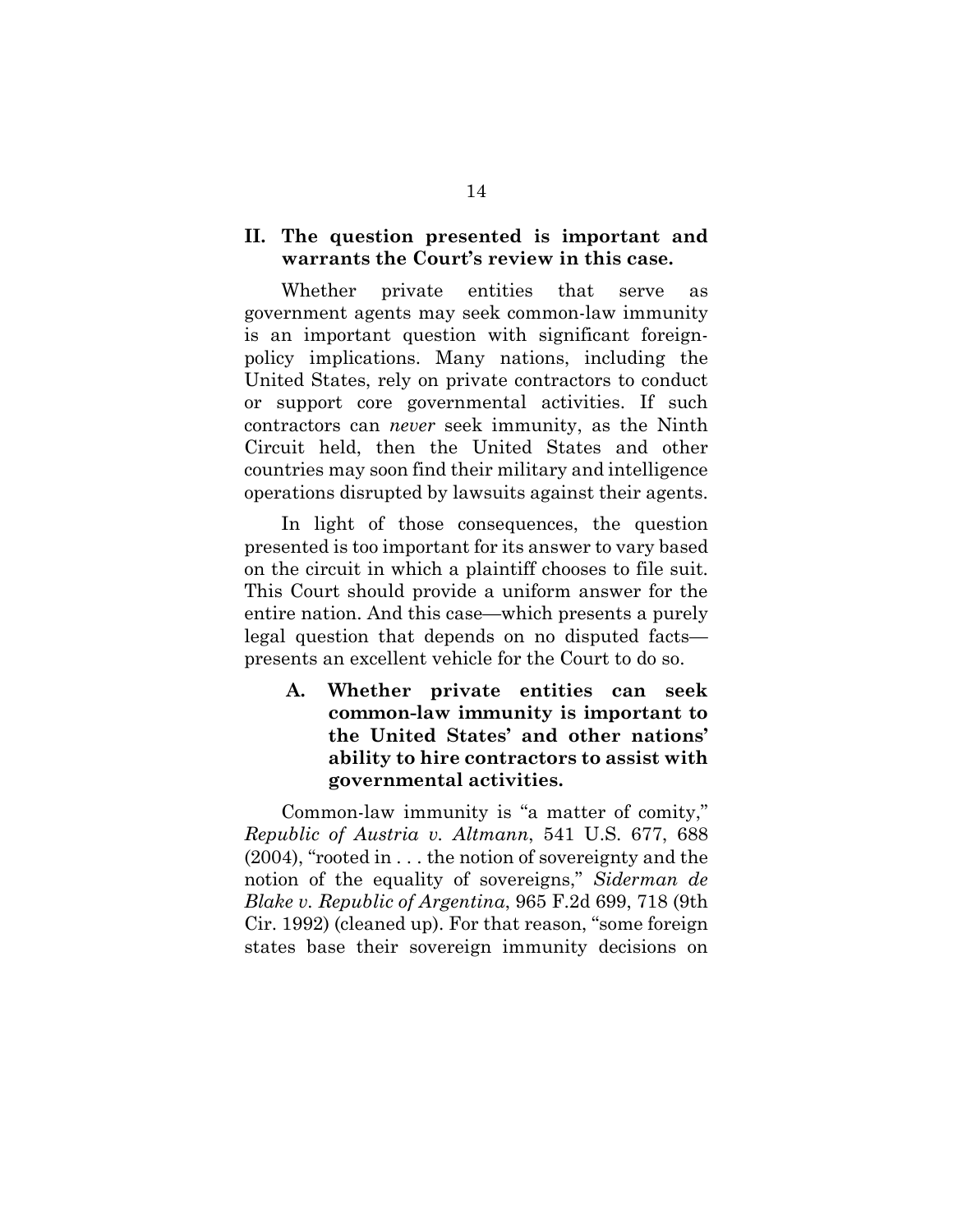## reciprocity." *Persinger v. Islamic Republic of Iran*, 729 F.2d 835, 841 (D.C. Cir. 1984).

In practice, that means that if U.S. courts exercise jurisdiction over foreign actors, then foreign courts will reciprocate by exercising jurisdiction over U.S. actors in similar circumstances. The United States has repeatedly alerted the Court to this risk. *E.g.*, Brief for the United States as *Amicus Curiae* at 20, *Clearstream Banking S.A. v. Peterson*, Nos. 17-1529, 17-1534 (U.S. Dec. 9, 2019); Brief for the United States as *Amicus Curiae* at 22-23, *Odhiambo v. Republic of Kenya*, No. 14-1206 (U.S. May 24, 2016), 2016 WL 2997336. It has done so specifically in the context of conduct-based immunity, warning that "personal damages actions against foreign officials" in U.S. courts could "trigger concerns about the treatment of United States officials abroad, and interfere with the Executive's conduct of foreign affairs." *Mutond*  Amicus Br. 16.

This concern extends to the government's private entity agents. Governments have an "unquestioned need to delegate governmental functions. The government cannot perform all necessary and proper services itself and must therefore contract out some services for performance by the private sector." *Mangold v. Analytic Servs., Inc.*, 77 F.3d 1442, 1448 (4th Cir. 1996). The United States in particular often has "no choice but to use contractors for work that may be borderline 'inherently governmental.'" Office of the Dir. of Nat'l Intelligence, The U.S. Intelligence Community's Five Year Strategic Human Capital Plan 6 (2006).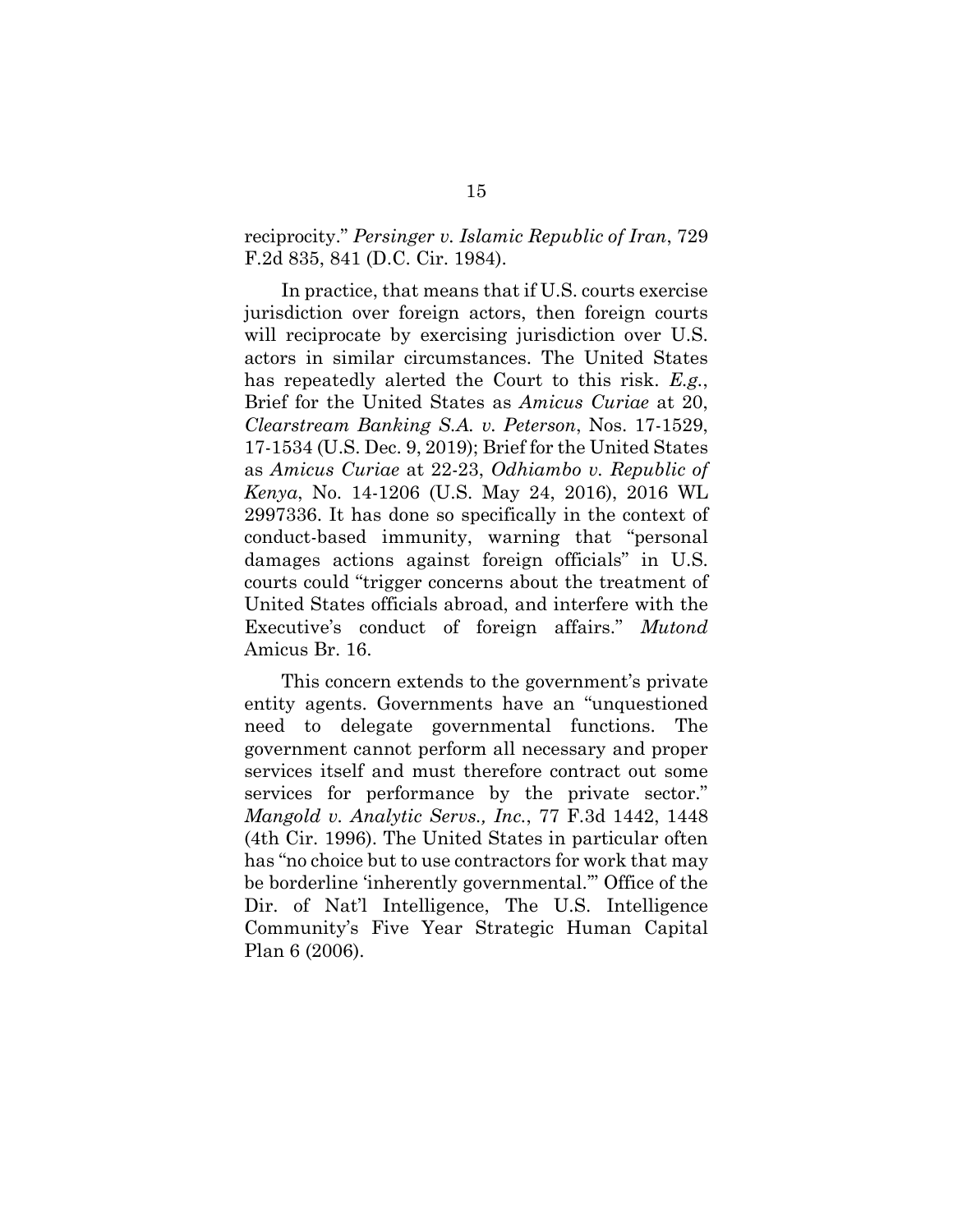That work includes the United States' most sensitive military and intelligence operations. *See Al Shimari v. CACI Int'l, Inc.*, 679 F.3d 205, 240-44 (4th Cir. 2012) (Wilkinson, J., dissenting). "[T]he military finds the use of civilian contractors in support roles to be an essential component of a successful war-time mission." *Lane v. Halliburton*, 529 F.3d 548, 554 (5th Cir. 2008); *accord* Brief for the United States as *Amicus Curiae* at 16, *KBR, Inc. v. Metzgar*, No. 13- 1241 (U.S. Dec. 16, 2014), 2014 WL 7185601 (touting the "military's reliance on the expert judgment of contractors"). Contractor personnel accounted for more than half of the total U.S. force in Iraq and Afghanistan. Moshe Schwartz & Jennifer Church, Cong. Research Serv., No. R43074, Department of Defense's Use of Contractors to Support Military Operations: Background, Analysis, and Issues for Congress 1 (2013), https://bit.ly/3K2O37g. And some 70,000 private contractors support U.S. intelligence operations, with a quarter of those contractors "directly involved in core intelligence mission functions." Glenn J. Voelz, *Contractors and Intelligence: The Private Sector in the Intelligence Community*, 22 Int'l J. Intelligence & CounterIntelligence 586, 587 (2009). That includes "collect[ing] foreign intelligence" through surveillance technology, which is "the sort of peculiarly sovereign conduct that all national governments (including our own) assert the distinctive power to perform." *Broidy Cap. Mgmt., LLC v. Qatar*, 982 F.3d 582, 595 (9th Cir. 2020), *cert. denied*, 141 S. Ct. 2704 (2021).

The decision below threatens the United States' and other countries' ability to rely on private contractors. If U.S. courts categorically deny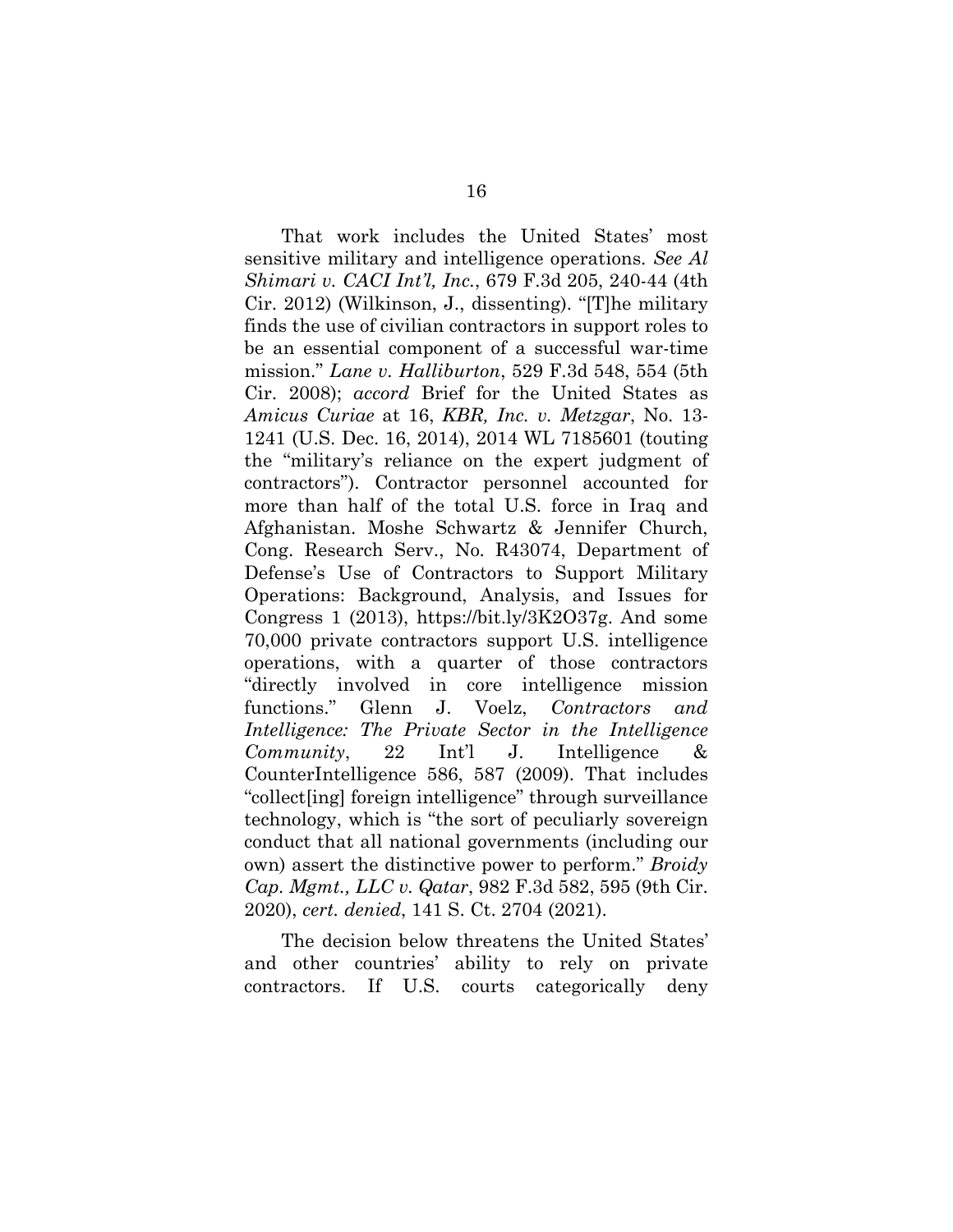immunity to foreign government contractors, then foreign states can entertain reciprocal lawsuits against the United States' many contractors. Such lawsuits would be "indirect challenges to the actions of the [United States]," *Saleh v. Titan Corp.*, 580 F.3d 1, 7 (D.C. Cir. 2009), seeking to control how the United States conducts distinctly governmental operations.

That is, in fact, one of Respondents' avowed goals in this lawsuit: to discourage governments, expressly including the United States, from using technology like NSO's—and, even more broadly, from ever using private contractors to support military and intelligence operations. C.A.Resp.Br. 48-50. Below, Respondents urged the court to deny NSO immunity in order to "promote transparency in international affairs" and curb "the troubling trend of governments unduly relying on private companies." *Id.* at 49-51. They argued that "private actors . . . should not share" state power, and that a government should not be allowed to "launder[]" its sovereign activities "through a private entity." *Id.* And they cited the United States' use of private contractors as an example of the governmental conduct they hope their lawsuit will discourage. *Id.* at 48 n.15.

But governments, not Respondents, get to decide when and for what purposes they will use private contractors, and the United States has "significant interests in ensuring" that such "judgments are not subject to judicial second-guessing." Brief for the United States as *Amicus Curiae* at 9, *Carmichael v. Kellogg, Brown & Root Serv., Inc.*, No. 09-683 (U.S. May 28, 2010), 2010 WL 2214879. That is why the United States has left open the possibility that its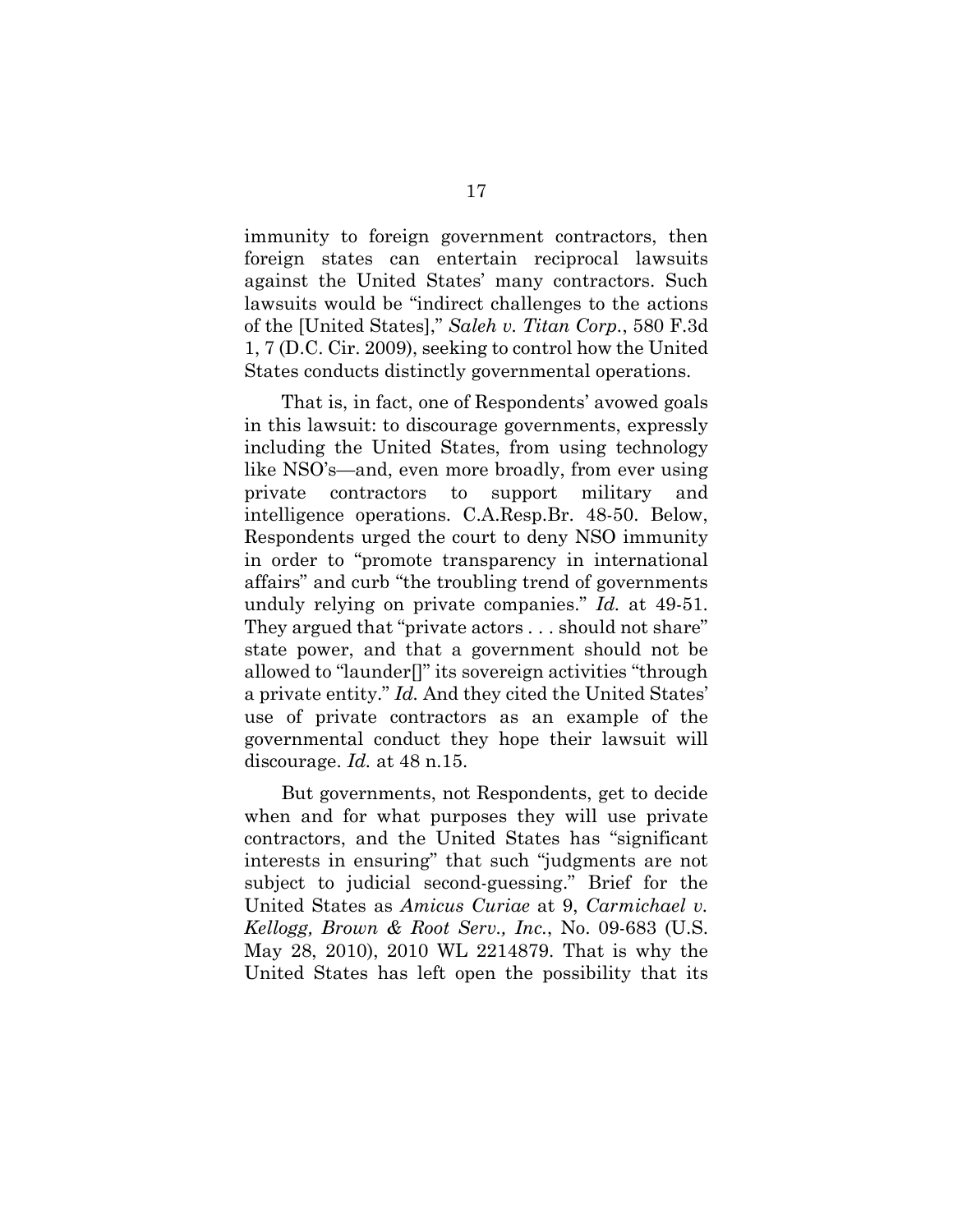entity "contractor[s] should be sheltered by ... sovereign immunity in an adjudication in a foreign or international court." Brief for the United States as *Amicus Curiae* at 9 n.1, *CACI Premier Tech., Inc. v. Al Shimari*, No. 19-648 (U.S. Aug. 26, 2020) (*Al Shimari*  Amicus Br.).

The decision below eliminates that important argument. In so doing, it opens the door to lawsuits in U.S. courts designed to interfere with the sensitive military and intelligence operations of the United States' allies. And, reciprocally, it exposes the United States to the risk of similar suits being filed in foreign courts. That startling result justifies this Court's review.

## <span id="page-30-0"></span>**B. The Court should address the question presented in this case.**

This case is an excellent vehicle to decide the important question presented. The Ninth Circuit decided this case on a pure question of statutory interpretation. App.2-3, 18-19. That question was argued in the parties' briefs and conclusively resolved by the decision below. No further factual development or proceedings in the district court could affect the Ninth Circuit's categorical holding that the FSIA forbids *every* non-governmental entity from seeking common-law immunity.

For those reasons, this case's interlocutory posture presents no obstacle to review. To the contrary, immediate review is essential because NSO claims "an immunity from suit," App.6, which will be "effectively lost" if NSO has to go through a trial before seeking review, *Mitchell v. Forsyth*, 472 U.S. 511, 526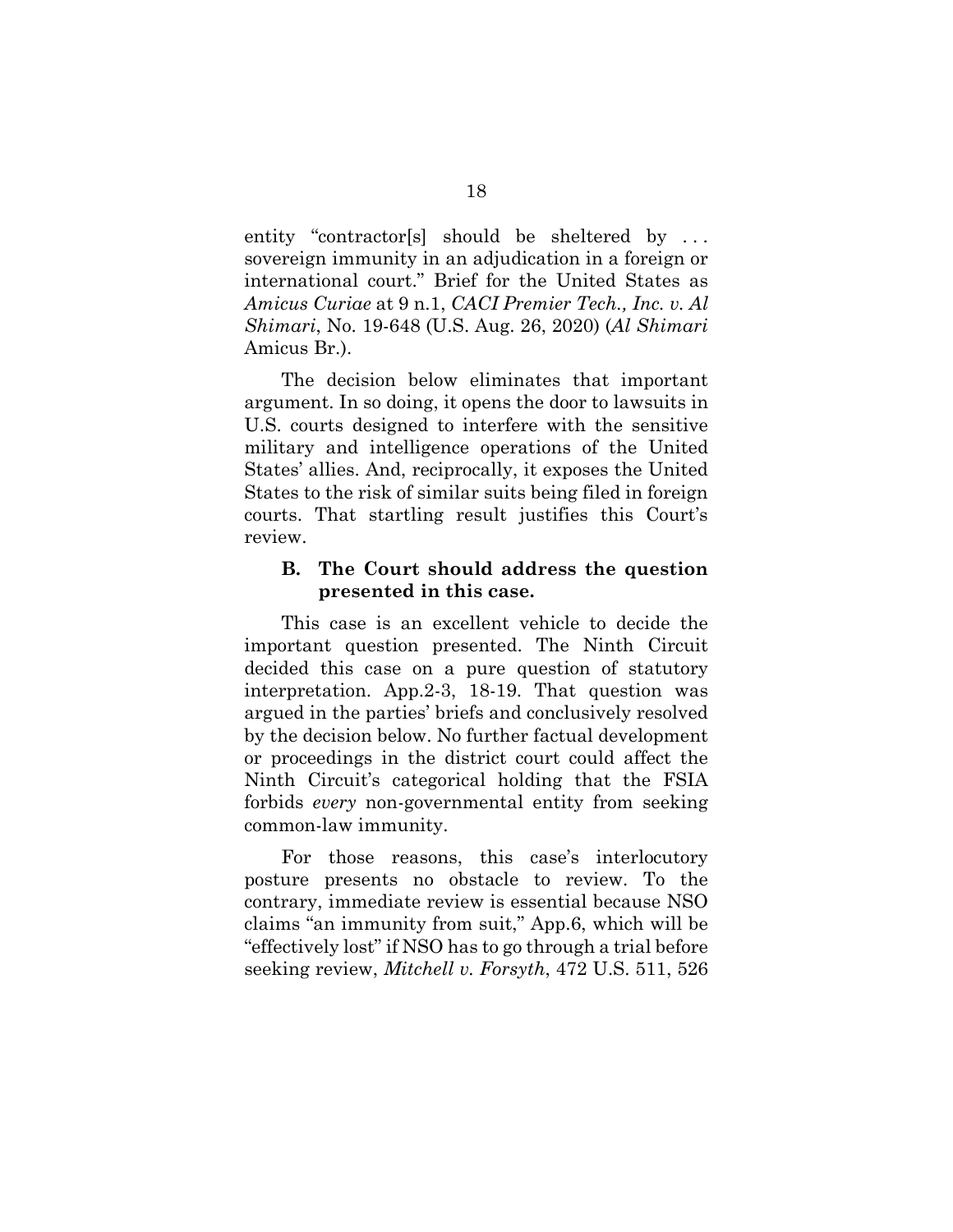(1985). The Ninth Circuit recognized as much when exercising interlocutory jurisdiction over NSO's appeal. App.5-6. This Court granted review in an identical posture in *Samantar*, and it should do the same here. 560 U.S. at 310-11.

#### <span id="page-31-0"></span>**III. The decision below conflicts with** *Samantar***.**

For the reasons set forth above, this Court should grant review to resolve the division of authority on this important issue, irrespective of the merits of the decision below. Moreover, the decision is wrong, as this Court's decision in *Samantar* reveals.

*Samantar* held that when a plaintiff sues a defendant that is not "a foreign state as the [FSIA] defines that term," the FSIA does not apply. 560 U.S. at 325. Instead, those suits are "governed by the common law." *Id.* The Ninth Circuit, in contrast, held that the FSIA "displaced common-law sovereign immunity" for entities that "do[] not fall within the Act's definition of 'foreign state.'" App.3, 12. In the Ninth Circuit's opinion, the FSIA *sub silentio* outlawed immunity for entities that serve as foreign government agents.

On its face, that holding conflicts with *Samantar*'s conclusion that the FSIA does not "supersede" the common-law with respect to defendants other than "foreign states." 560 U.S. at 320-23. Private entities are not "foreign state[s] as the [FSIA] defines that term." *Id.* at 325. Under *Samantar*, therefore, the FSIA has nothing to say about whether such entities may receive conduct-based immunity. That depends entirely on the common law, which Congress did not "intend[] the FSIA to supersede." *Id.* at 320.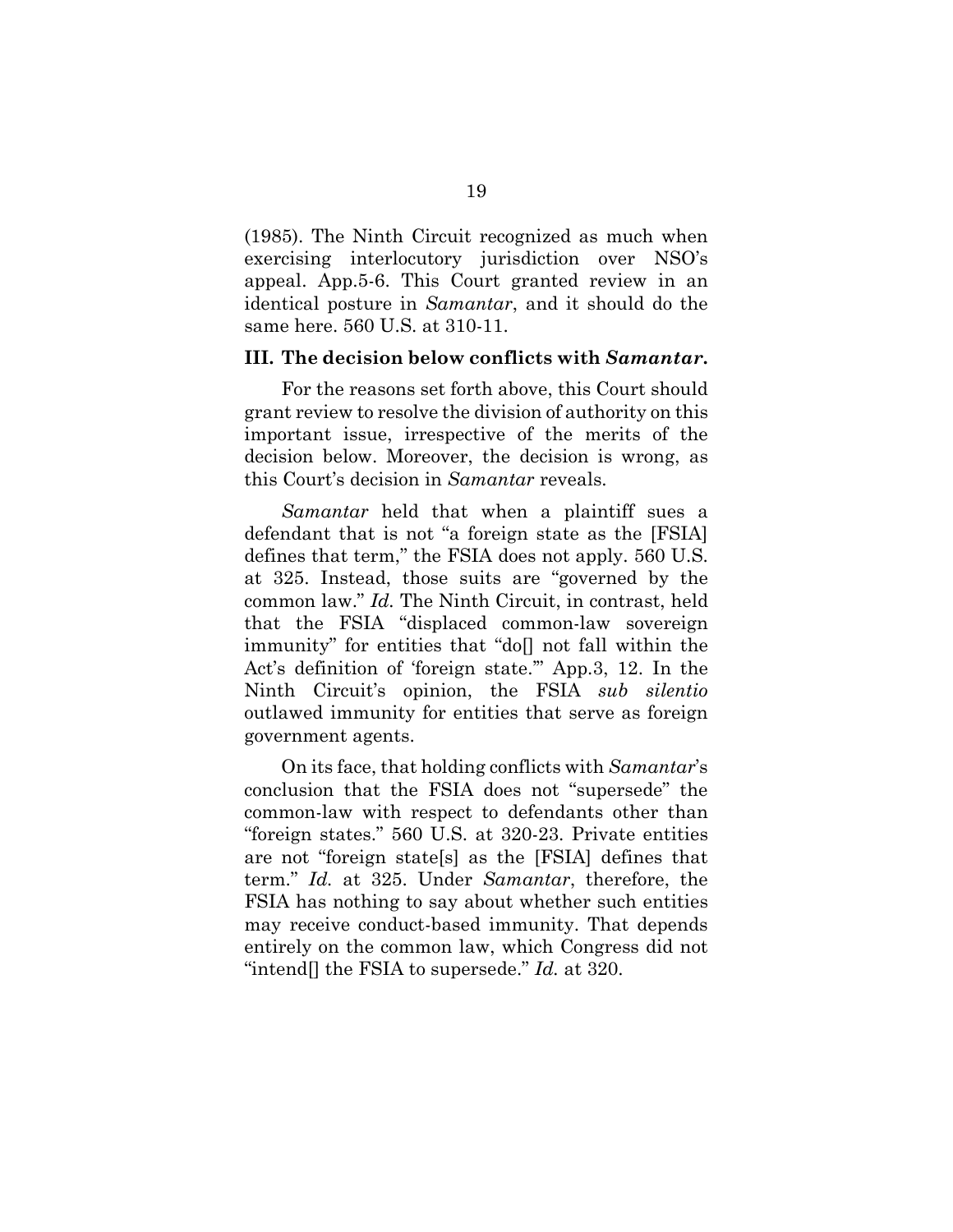The Ninth Circuit's contrary decision flouts the fundamental "assumption that common-law principles of immunity were incorporated into our judicial system and that they should not be abrogated absent clear legislative intent to do so." *Filarsky v. Delia*, 566 U.S. 377, 389 (2012) (cleaned up); *see*  Antonin Scalia & Bryan A. Garner, Reading Law: The Interpretation of Legal Texts 318 (2012) ("[S]tatutes will not be interpreted as changing the common law unless they effect the change with clarity."). As *Samantar* recognized, nothing in the FSIA "indicate[s]" that Congress intended to "supersede" the common "law of foreign official immunity." 560 U.S. at 325. The FSIA "supersede[s] the common-law regime" only "for claims against *foreign states*." *Id*. (emphasis added).

For that reason, the Ninth Circuit's focus on the FSIA's "'comprehensive' regime" misses the point. App.12. The FSIA is comprehensive only "if it applies." *Samantar*, 560 U.S. at 314. And it "applies" only to "foreign state[s]," *id.*, which it defines to exclude private entities. So while the FSIA no doubt "create[ed] a 'comprehensive set of legal standards governing claims of immunity . . . against a foreign state or its political subdivisions, agencies or instrumentalities,'" App.14 (quoting *Verlinden B.V. v. Cent. Bank of Nigeria*, 461 U.S. 480, 488 (1983)), that in no way suggests that the FSIA overrides the common law with respect to defendants that are *not*  "foreign state[s]," *Samantar*, 560 U.S. at 325.

This Court has made a similar point in the context of field preemption. Because "[e]very Act of Congress occupies some field," the Court "must know the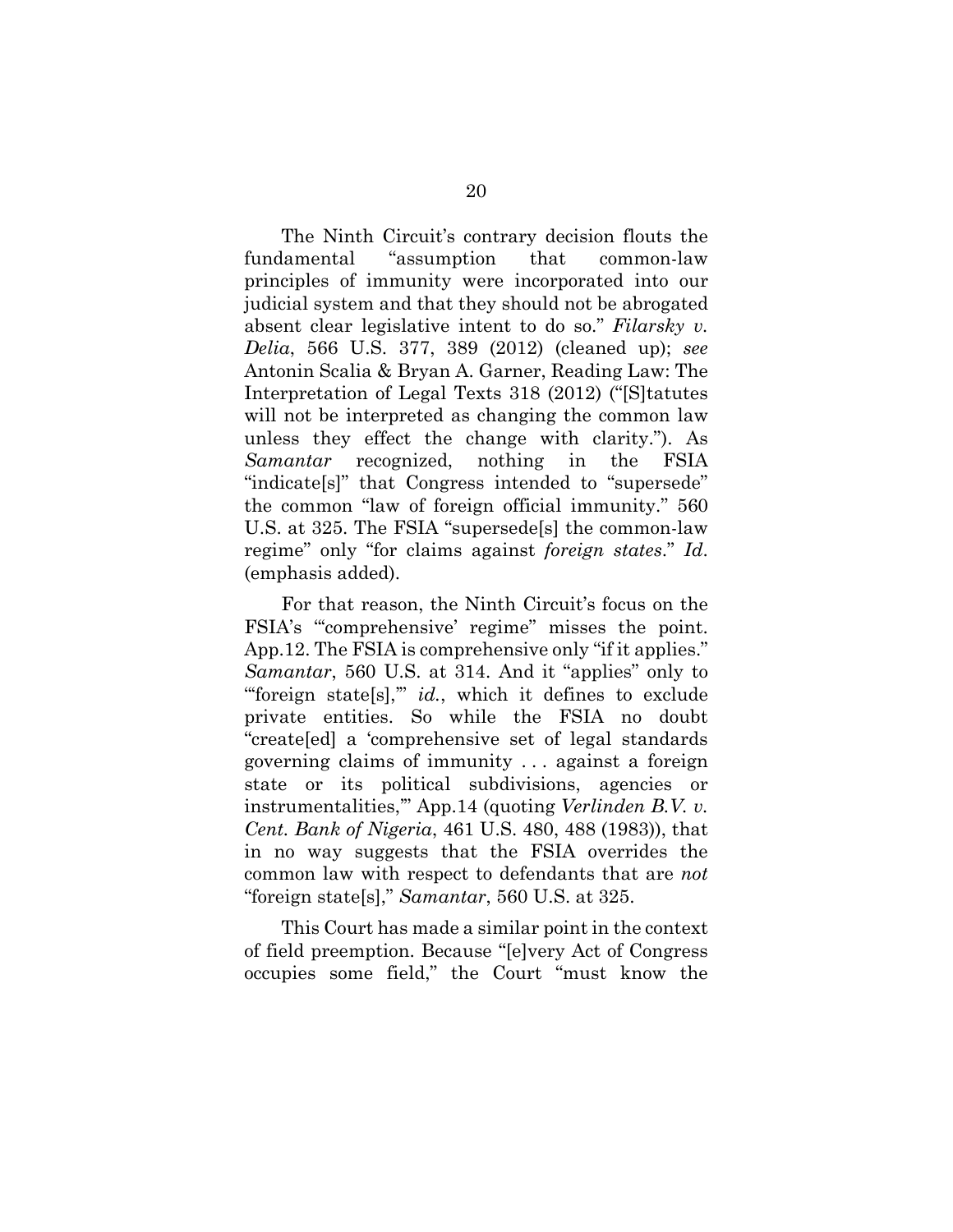boundaries of that field before" it can decide whether a statute displaces state law. *DeCanas v. Bica*, 424 U.S. 351, 360 n.8 (1976); *see Kansas v. Garcia*, 140 S. Ct. 791, 804 (2020) (the Court "must first identify the field" covered by a federal statute). "To discover the boundaries," the Court "look[s] to the federal statute itself." *DeCanas*, 424 U.S. at 360 n.8. Even when a statute is "comprehensive" within its field, it "does not apply" to matters outside of its scope. *Malone v. White Motor Corp.*, 435 U.S. 497, 499 n.1 (1978).

That principle applies equally here. The FSIA "codif[ied] *state* immunity," and nothing more. *Samantar*, 560 U.S. at 322 (emphasis added). Because NSO is not a "foreign state" under the FSIA, Respondents' claims against NSO are "governed by the common law." *Id.* at 325. This Court should grant review and reverse the Ninth Circuit's decision holding otherwise.

### <span id="page-33-0"></span>**IV. The Court should consider calling for the views of the Solicitor General.**

If the Court does not grant review outright, it should call for the views of the Solicitor General.

This Court treats the government's views as relevant to foreign sovereign immunity. *Id.* at 312, 319. The Court thus routinely calls for the Solicitor General's views on petitions raising questions of immunity, including in *Samantar* itself. *Samantar v. Yousuf*, No. 12-1078 (U.S. June 24, 2013); *see also, e.g.*, *Mutond*, No. 19-185 (U.S. Jan. 21, 2020); *Federal Republic of Germany v. Philipp*, No. 19-351 (U.S. Jan. 21, 2020); *Rubin v. Islamic Republic of Iran*, No. 16- 534 (U.S. Jan. 9, 2017); *Powerex Corp. v. Reliant*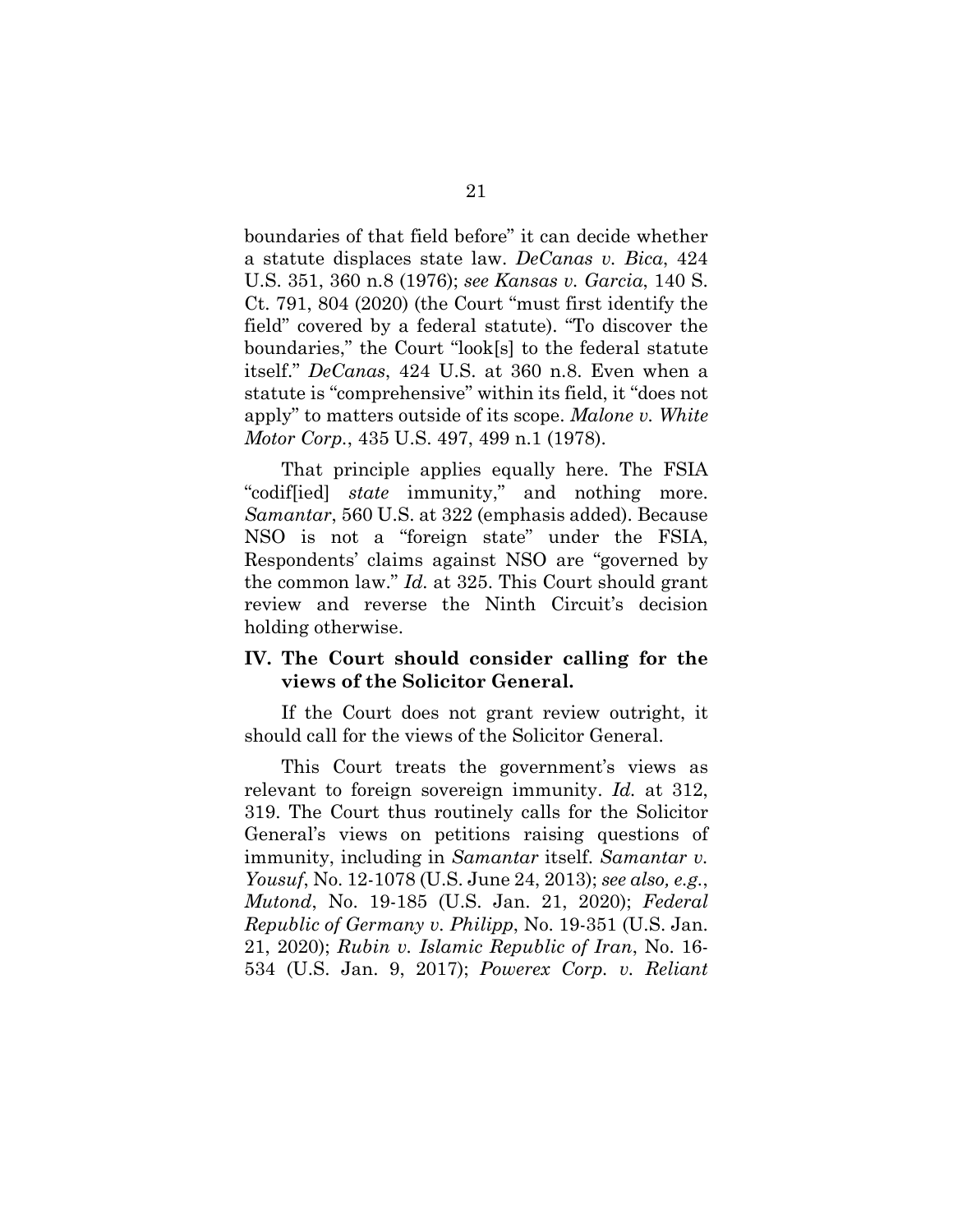*Energy Servs., Inc.*, No. 05-85 (U.S. Apr. 17, 2006); *Dole Food Co. v. Patrickson*, No. 01-593 (U.S. Dec. 10, 2001).

The same approach would be appropriate here. Respondents have speculated that the government would oppose NSO's immunity claim. *E.g.*, C.A. Resp.Br. 52; C.A. Dkt. 86 at 18; C.A. Dkt. 89 at 20-21. But the government has not yet had an opportunity to speak for itself on the legal issue. It has not given any opinion on the question presented, in this case or any other. As detailed above, however, it has expressed concerns about decisions that could expose its agents to reciprocal lawsuits abroad—which is precisely what the decision below portends. And the government has reserved the question whether private "contractor[s] should be sheltered by ... sovereign immunity." *Al Shimari* Amicus Br. 9 n.1.

The division of authority on this important federal question with foreign-policy implications is reason enough to grant review. If, however, the Court is uncertain as to the need for review, the views of the Solicitor General could assist the Court's consideration of this petition.